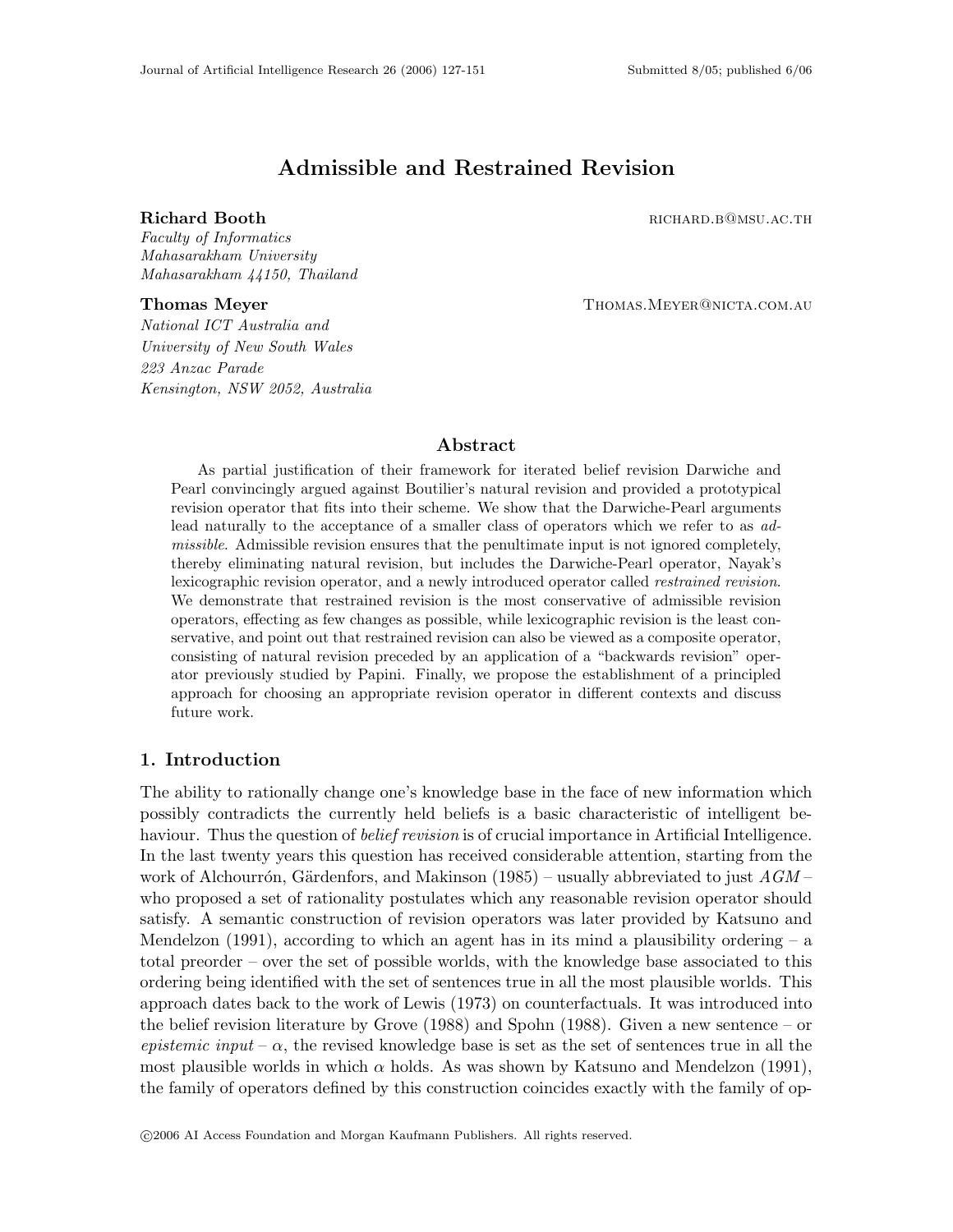erators satisfying the AGM postulates. Due to its intuitive appeal, this construction came to be widely used in the area. However, researchers soon began to notice a deficiency with it – although it prescribes how to obtain a new knowledge base, it remains silent on how to obtain a new plausibility ordering which can then serve as a target for the next epistemic input. Thus it is not rich enough to deal adequately with the problem of *iterated* belief revision. This paper is a contribution to the study of this problem.

Most iterated revision schemes are sensitive to the history of belief changes<sup>1</sup>, based on a version of the "most recent is best" argument, where the newest information is of higher priority than anything else in the knowledge base. Arguably the most extreme case of this is Nayak's lexicographic revision (Nayak, 1994; Nayak, Pagnucco, & Peppas, 2003). However, there are operators where, once *admitted* to the knowledge base, it rapidly becomes as much of a candidate for removal as anything else in the set when another, newer, piece of information comes along, Boutilier's natural revision (1993, 1996) being a case in point. A dual to this is what Rott (2003) terms radical revision where the new information is accepted with maximal, irremediable entrenchment – see also Segerberg (1998). Another issue to consider is the problem termed *temporal incoherence* (Rott, 2003):

the comparative recency of information should translate systematically into comparative importance, strength or entrenchment

In an influential paper Darwiche and Pearl (1997) proposed a framework for iterated revision. Their proposal is characterised in terms of sets of syntactic and semantic postulates, but can also be viewed from the perspective of conditional beliefs. It is an extension of the formulation by Katsuno and Mendelzon  $(1991)$  of AGM revision (Alchourrón et al., 1985). To justify their proposal Darwiche and Pearl mount a comprehensive argument. The argument includes a critique of natural revision, which is shown to admit too few changes. In addition, they provide a concrete revision operator which is shown to satisfy their postulates. In many ways this can be seen as the prototypical Darwiche-Pearl operator. It is instructive to observe that the two best-known operators satisfying the Darwiche-Pearl postulates, natural revision and lexicographic revision, form the opposite extremes of the Darwiche-Pearl framework: Natural revision is the most conservative Darwiche-Pearl operator, in the sense that it effects as few changes as possible, while lexicographic revision is the least conservative.

In this paper we show that the Darwiche-Pearl arguments lead naturally to the acceptance of a smaller class of operators which we refer to as *admissible*. We provide characterisations of admissible revision, in terms of syntactic as well as semantic postulates. Admissible revision ensures that the penultimate input is not ignored completely. A consequence of this is that natural revision is eliminated. On the other hand, admissible revision includes the prototypical Darwiche-Pearl operator as well as lexicographic revision, the latter result also showing that lexicographic revision is the least conservative of the admissible operators. The removal of natural revision from the scene leaves a gap which is filled by the introduction of a new operator we refer to as restrained revision. It is the most conservative of admissible revision operators, and can thus be seen as an appropriate replacement of natural revision. We give a syntactic and a semantic characterisation of restrained revision,

<sup>1.</sup> An external revision scheme like that of Areces and Becher (2001) and Freund and Lehmann (1994) is not.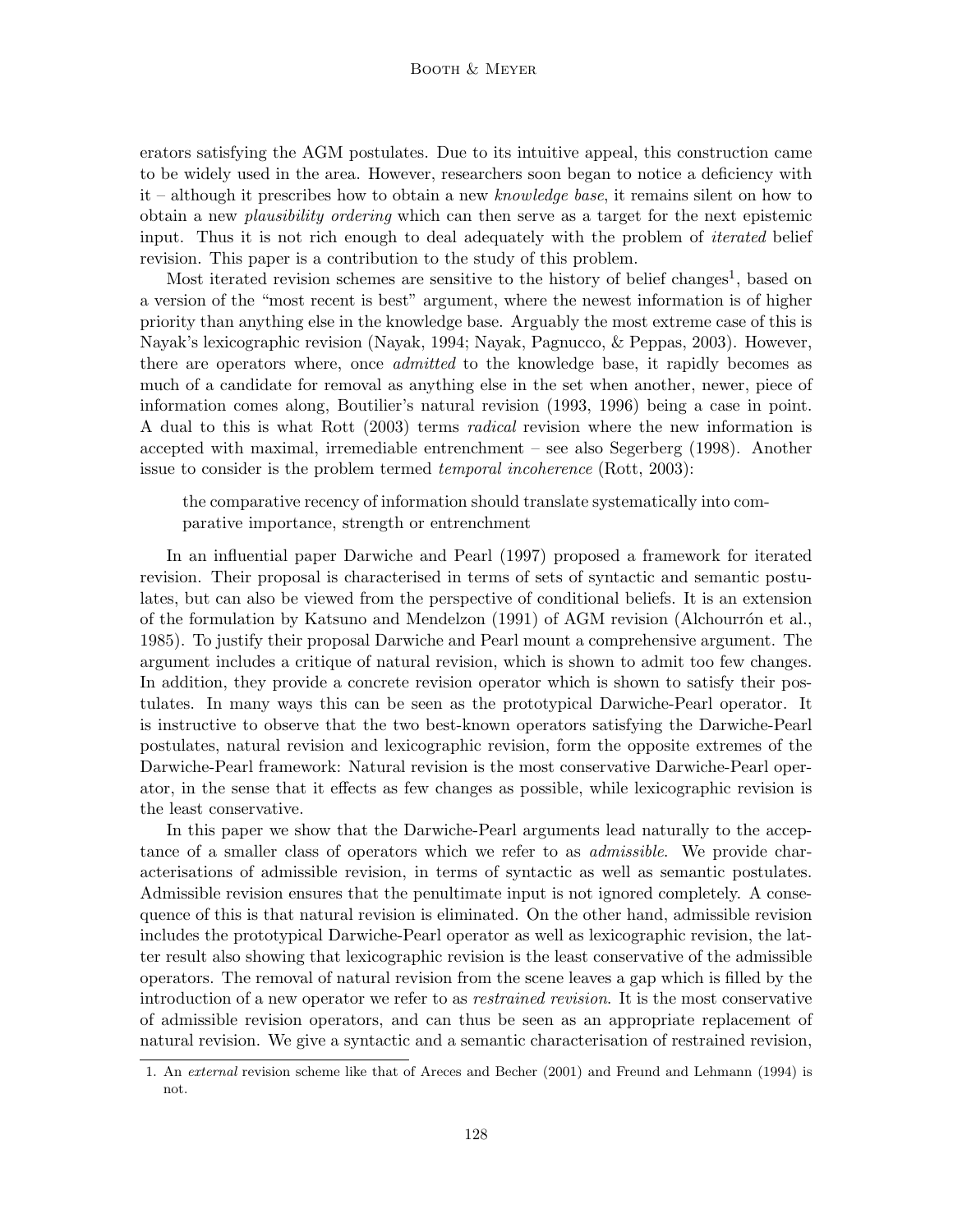and demonstrate that it satisfies desirable properties. In particular, and unlike lexicographic revision, it ensures that older information is not discarded unnecessarily, and it shows that the problem of temporal incoherence can be dealt with.

Although natural revision does not feature in the class of admissible revision operators, we show that it still has a role to play in iterated revision, provided it is first tempered appropriately. We show that restrained revision can also be viewed as a composite operator, consisting of natural revision preceded by an application of a "backwards revision" operator previously studied by Papini (2001).

The paper is organised as follows. After outlining some notation, we review the Darwiche-Pearl framework in Section 2. This is followed by a discussion of admissible revision in Section 3. In Section 4 we introduce restrained revision, and in Section 5 we show how it can be defined as a composite operator. Section 6 discusses the possibility of enriching epistemic states as a way of determining the appropriate admissible revision operator in a particular context. In this section we also conclude and briefly discuss some future work.

#### 1.1 Notation

We assume a finitely generated propositional language L which includes the constants  $\top$ and ⊥, is closed under the usual propositional connectives, and is equipped with a classical model-theoretic semantics. V is the set of valuations of L and  $[\alpha]$  (or  $[B]$ ) is the set of models of  $\alpha \in L$  (or  $B \subseteq L$ ). Classical entailment is denoted by  $\models$  and logical equivalence by  $\equiv$ . We also use Cn to denote the operation of closure under classical entailment. Greek letters  $\alpha, \beta, \ldots$  stand for arbitrary sentences. In our examples we sometimes use the lower case letters p, q, and r as propositional atoms, and sequences of 0s and 1s to denote the valuations of the language. For example, 01 denotes the valuation, in a language generated by p and q, in which p is assigned the value 0 and q the value 1, while 011 denotes the valuation, in a language generated by  $p$ ,  $q$  and  $r$ , in which  $p$  is assigned the value 0 and both q and r the value 1. Whenever we use the term knowledge base we will always mean a set of sentences X which is *deductively closed*, i.e.,  $X = Cn(X)$ .

### 2. Darwiche-Pearl Revision

Darwiche and Pearl (1997) reformulated the AGM postulates (Alchourrón et al., 1985) to be compatible with their suggested approach to iterated revision. This necessitated a move from knowledge bases to *epistemic states*. An epistemic state contains, in addition to a knowledge base, all the information needed for coherent reasoning including, in particular, the strategy for belief revision which the agent wishes to employ at a given time. Darwiche and Pearl consider epistemic states as abstract entities, and do not provide a single formal representation. It is thus possible to talk about two epistemic states  $\mathbb E$  and  $\mathbb F$  being identical (denoted by  $\mathbb{E} = \mathbb{F}$ ), but yet syntactically different.<sup>2</sup> This has to be borne in mind below, particularly when considering postulate  $(E * 5)$ . In Darwiche and Pearl's reformulated postulates ∗ is a belief change operator on epistemic states, not knowledge bases. We denote by  $B(\mathbb{E})$  the knowledge base extracted from an epistemic state  $\mathbb{E}$ .

 $(E*1)$   $B(E*\alpha) = Cn(B(E*\alpha))$ 

<sup>2.</sup> Personal communication with Adnan Darwiche.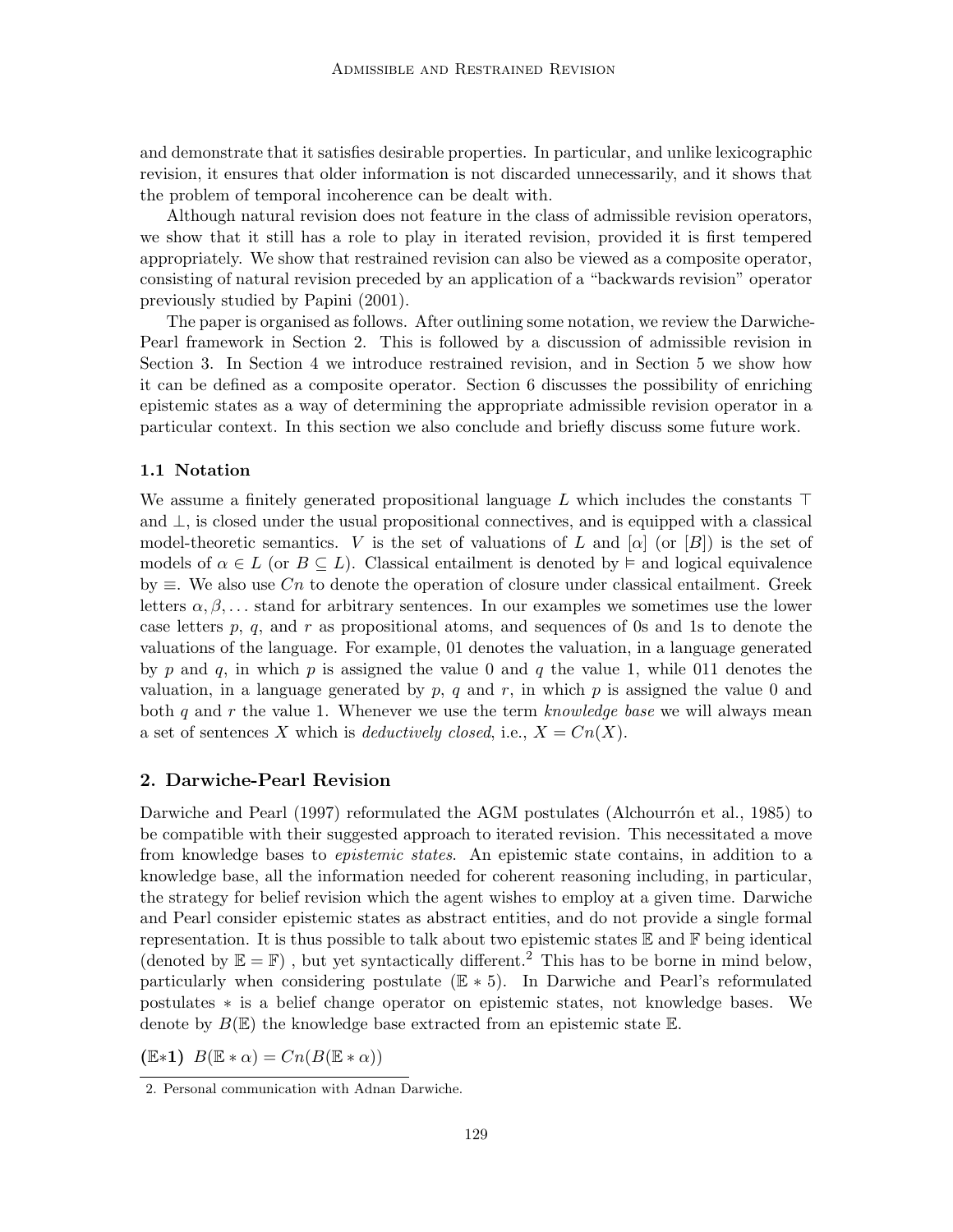- $(E*2)$   $\alpha \in B(E*\alpha)$
- $(E*3)$   $B(E*\alpha) \subseteq B(E)+\alpha$
- (E∗4) If  $\neg \alpha \notin B(\mathbb{E})$  then  $B(\mathbb{E}) + \alpha \subseteq B(\mathbb{E} * \alpha)$
- (E∗5) If  $\mathbb{E} = \mathbb{F}$  and  $\alpha \equiv \beta$  then  $B(\mathbb{E} * \alpha) = B(\mathbb{F} * \beta)$
- $(E*6) \perp E E(E*\alpha)$  iff  $\models \neg \alpha$
- $(E*7)$   $B(E * (\alpha \wedge \beta)) \subseteq B(E * \alpha) + \beta$
- (E\*8) If  $\neg \beta \notin B(E \ast \alpha)$  then  $B(E \ast \alpha) + \beta \subseteq B(E \ast (\alpha \wedge \beta))$

Darwiche and Pearl then show, via a representation result similar to that of Katsuno and Mendelzon (1991), that revision on epistemic states can be represented in terms of plausibility orderings associated with epistemic states.<sup>3</sup> More specifically, every epistemic state E has associated with it a total preorder  $\leq_{\mathbb{E}}$  on all valuations, with elements lower down in the ordering deemed more plausible. Moreover, for any two epistemic states  $\mathbb E$  and  $\mathbb F$ which are identical (but may be syntactically different), it has to be the case that  $\preceq_{\mathbb{F}} = \preceq_{\mathbb{F}}$ . Let min( $\alpha, \preceq_{\mathbb{E}}$ ) denote the minimal models of  $\alpha$  under  $\preceq_{\mathbb{E}}$ . The knowledge base associated with the epistemic state is obtained by considering the minimal models in  $\preceq_{\mathbb{E}}$  i.e.,  $[B(\mathbb{E})] = \min(\top, \preceq_{\mathbb{E}})$ . Observe that this means that  $B(\mathbb{E})$  has to be consistent. This requirement enables us to obtain a unique knowledge base from the total preorder  $\preceq_{\mathbb{E}}$ . Preservation of the results in this paper when this requirement is relaxed is possible, but technically messy.

The observant reader will note that our assumption of a consistent  $B(\mathbb{E})$  is incompatible with a successful revision by  $\perp$ . This requires that we jettison ( $\mathbb{E} * 6$ ) and insist on consistent epistemic inputs only. (The left-to-right direction of  $(\mathbb{E} * 6)$  is rendered superfluous by  $(\mathbb{E} * 1)$ and the assumption that knowledge bases extracted from all epistemic states have to be consistent.) The other difference between the original AGM postulates and the Darwiche-Pearl reformulation – first inspired by a critical observation by Freund and Lehmann (1994) – occurs in (E∗5), which states that revising by logically equivalent sentences results in epistemic states with identical associated knowledge bases. This is a weakening of the original AGM postulate, phrased in our notation as follows:

(*B*\*5) If 
$$
B(\mathbb{E}) = B(\mathbb{F})
$$
 and  $\alpha \equiv \beta$  then  $B(\mathbb{E} * \alpha) = B(\mathbb{F} * \beta)$ 

 $(B*5)$  states that two epistemic states with identical associated knowledge bases will, after having been revised by equivalent inputs, produce two epistemic states with identical associated knowledge bases. This is stronger than (E∗5) which requires equivalent associated knowledge bases only if the original *epistemic states* were identical. We shall refer to the reformulated AGM postulates, with (E∗6) removed, as DP-AGM.

DP-AGM guarantees a unique extracted knowledge base when revision by  $\alpha$  is performed. It sets  $B(\mathbb{E} * \alpha)$  equal to  $\min(\alpha, \preceq_{\mathbb{E}})$  and thereby fixes the most plausible valuations in  $\preceq_{\mathbb{E}*\alpha}$ . However, it places no restriction on the rest of the ordering. The purpose

<sup>3.</sup> Alternative frameworks for studying iterated revision, both based on using sequences of sentences rather than plausibility orderings, are those of Lehmann (1995) and Konieczny and Pino-Pérez (2000).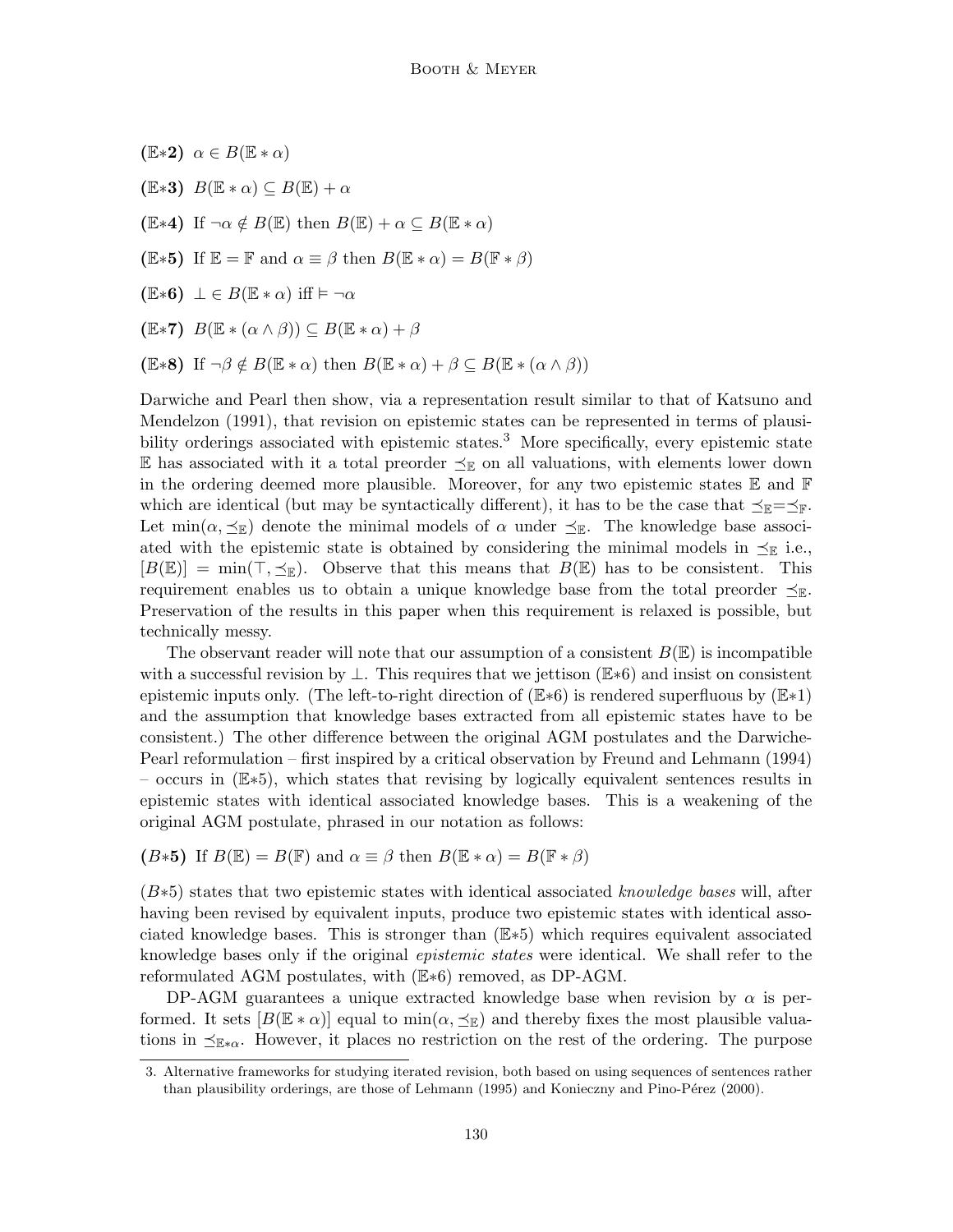of the Darwiche-Pearl framework is to constrain this remaining part of the new ordering. It is done by way of a set of postulates for iterated revision (Darwiche & Pearl, 1997). (Throughout the paper we follow the convention that ∗ is left associative.)

- (C1) If  $\beta \models \alpha$  then  $B(\mathbb{E} * \alpha * \beta) = B(\mathbb{E} * \beta)$
- (C2) If  $\beta \models \neg \alpha$  then  $B(\mathbb{E} * \alpha * \beta) = B(\mathbb{E} * \beta)$
- (C3) If  $\alpha \in B(\mathbb{E} * \beta)$  then  $\alpha \in B(\mathbb{E} * \alpha * \beta)$
- (C4) If  $\neg \alpha \notin B(\mathbb{E} * \beta)$  then  $\neg \alpha \notin B(\mathbb{E} * \alpha * \beta)$

The postulate (C1) states that when two pieces of information—one more specific than the other—arrive, the first is made redundant by the second. (C2) says that when two contradictory epistemic inputs arrive, the second one prevails; the second evidence alone yields the same knowledge base. (C3) says that a piece of evidence  $\alpha$  should be retained after accommodating more recent evidence  $\beta$  that entails  $\alpha$  given the current knowledge base. (C4) simply says that no epistemic input can act as its own defeater. We shall refer to the class of belief revision operators satisfying DP-AGM and  $(C1)$  to  $(C4)$  as DP-revision. The following are the corresponding semantic versions (with  $v, w \in V$ ):

- **(CR1)** If  $v \in [\alpha], w \in [\alpha]$  then  $v \preceq_{\mathbb{E}} w$  iff  $v \preceq_{\mathbb{E} * \alpha} w$
- (CR2) If  $v \in [\neg \alpha], w \in [\neg \alpha]$  then  $v \preceq_{\mathbb{E}} w$  iff  $v \preceq_{\mathbb{E} * \alpha} w$
- (CR3) If  $v \in [\alpha], w \in [\neg \alpha]$  then  $v \prec_{\mathbb{E}} w$  only if  $v \prec_{\mathbb{E} * \alpha} w$
- **(CR4)** If  $v \in [\alpha], w \in [\neg \alpha]$  then  $v \preceq_{\mathbb{E}} w$  only if  $v \preceq_{\mathbb{E} * \alpha} w$

(CR1) states that the relative ordering between  $\alpha$ -worlds remain unchanged following an  $\alpha$ revision, while (CR2) requires the same for  $\neg \alpha$ -worlds. (CR3) requires that, for an  $\alpha$ -world strictly more plausible than a  $\neg \alpha$ -world, this relationship be retained after an  $\alpha$ -revision, and (CR4) requires the same for weak plausibility. Darwiche and Pearl showed that, given DP-AGM, a precise correspondence obtains between  $(Ci)$  and  $(CRi)$  above  $(i = 1, 2, 3, 4)$ .

One of the guiding principles of belief revision is the principle of minimal change: changes to a belief state ought to be kept to a minimum. What is not always clear is what ought to be minimised. In AGM theory the prevailing wisdom is that minimal change refers to the sets of sentences corresponding to knowledge bases. But there are other interpretations. With the move from knowledge bases to epistemic states, minimal change can be defined in terms of the fewest possible changes to the associated plausibility ordering  $\preceq_{\mathbb{R}}$ . In what follows we will frequently have the opportunity to refer to the latter interpretation of minimal change. See also the discussion of this principle by Rott (2000).

# 3. Admissible Revision

In this section we consider two of the best-known DP-operators, and propose three postulates to be added to the Darwiche-Pearl framework. The first is more of a correction than a strengthening. We show that the Darwiche-Pearl representation of the principle of the irrelevance of syntax is too weak and suggest an appropriate strengthened postulate.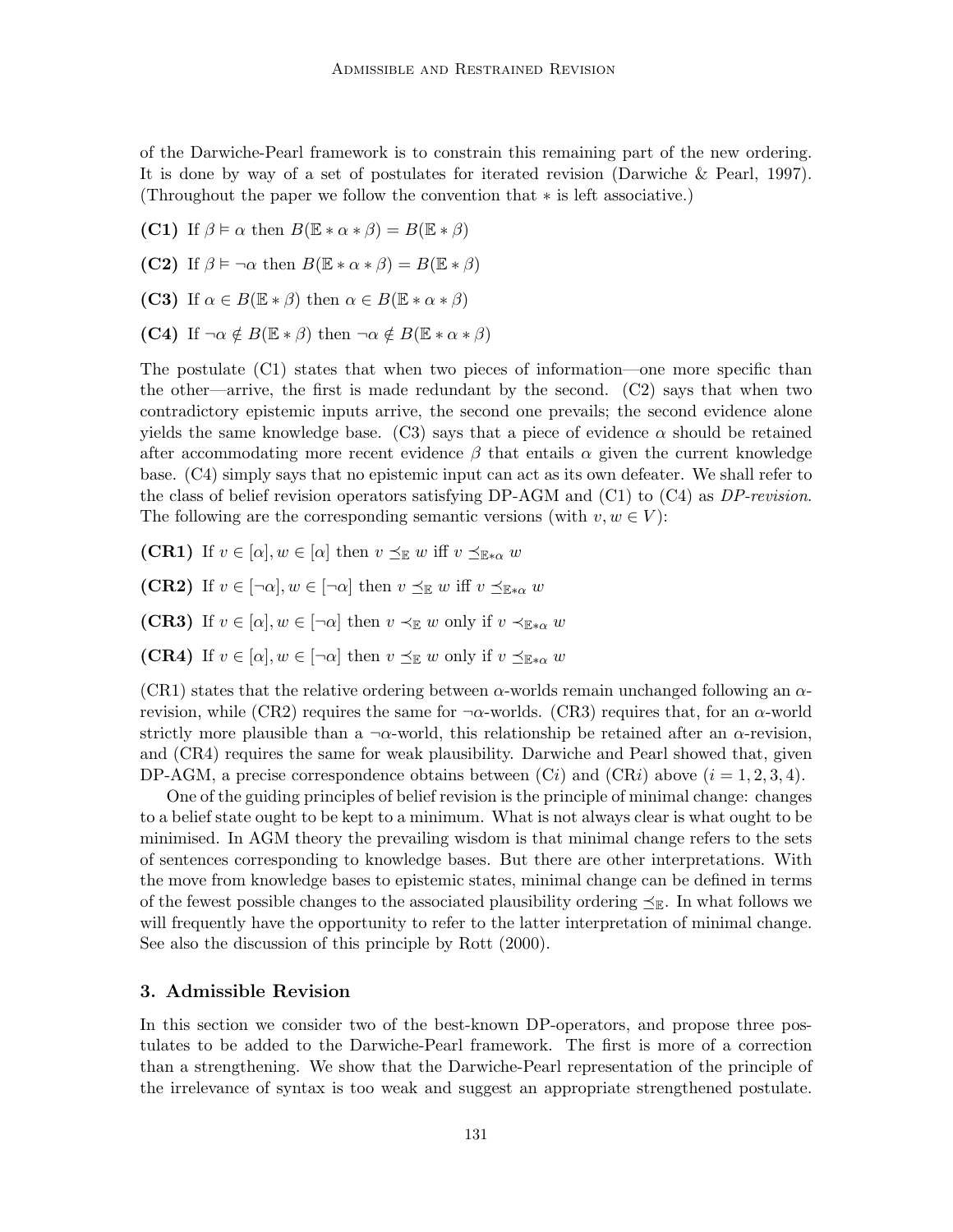The second is suggested by some of the arguments advanced by Darwiche and Pearl themselves. It eliminates one of the operators they criticise, and is satisfied by the sole operator they provide as an instance of their framework. The addition of these two postulates to the Darwiche-Pearl framework leads to the definition of the class of admissible revision operators. Finally, we point out a problem with Nayak's well-known lexicographic revision operator and propose a third postulate to be added. The consequences of insisting on the addition of this third postulate are discussed in detail in Section 4.

As mentioned in Section 2, Darwiche and Pearl replaced the original AGM postulate  $(B * 5)$  with  $(\mathbb{E} * 5)$ . Both are attempts at an appropriate formulation of the principle of the irrelevance of syntax, popularised by Dalal (1988). But whereas  $(B * 5)$  has been shown to be too strong, as shown by Darwiche and Pearl (1997), closer inspection reveals that  $(E * 5)$  is too *weak*. To be more precise, it fails as an adequate formulation of syntax irrelevance for *iterated* revision. It specifies that revision by two equivalent sentences should produce epistemic states with identical associated knowledge bases, but does not require that these epistemic states, after another revision by two equivalent sentences, also have to produce epistemic states with identical associated knowledge bases. So, as can be seen from the following example, under DP-AGM (and indeed, even if (C1) to (C4) are added) it is possible for  $B(E*\alpha*\gamma)$  to differ from  $B(E*\beta*\delta)$  even if  $\alpha$  is equivalent to  $\beta$  and  $\gamma$ is equivalent to  $\delta$ .

**Example 1** Consider a propositional language generated by the two atoms p and q and let E be an epistemic state such that  $B(\mathbb{E}) = Cn(p \vee q)$ . Now consider the two epistemic states  $\mathbb{E}'$  and  $\mathbb{E}''$  such that  $B(\mathbb{E}') = B(\mathbb{E}'') = Cn(p)$ , 01  $\prec_{\mathbb{E}'}$  00 and 00  $\prec_{\mathbb{E}''}$  01. Observe that this gives complete descriptions of  $\preceq_{\mathbb{E}'}$  and  $\preceq_{\mathbb{E}''}$ . It is tedious, but not difficult, to verify that setting  $\preceq_{\mathbb{E} * p}=\preceq_{\mathbb{E}'}$  and  $\preceq_{\mathbb{E} * \neg p}=\preceq_{\mathbb{E}''}$  is compatible with DP-AGM. But observe then that  $B(\mathbb{E} * p * \neg p) = Cn(\neg p \land q)$ , while  $B(\mathbb{E} * \neg \neg p * \neg p) = Cn(\neg p \land \neg q)$ .

As a consequence of this, we propose that  $(E*5)$  be replaced by the following postulate:

(E\*5') If  $\mathbb{E} = \mathbb{F}$ ,  $\alpha \equiv \beta$  and  $\delta \equiv \gamma$  then  $B(\mathbb{E} * \alpha * \gamma) = B(\mathbb{F} * \beta * \delta)$ 

The semantic equivalent of  $(E*5')$  looks like this:

(ER\*5') If  $\mathbb{E} = \mathbb{F}$  and  $\alpha \equiv \beta$  then  $\preceq_{\mathbb{E}*\alpha} = \preceq_{\mathbb{F}*\beta}$ 

 $(ER*5')$  states that the revision of two identical epistemic states by two equivalent sentences has to result in epistemic states with identical associated total preorders, not just in epistemic states with identical associated knowledge bases.

**Proposition 1** ( $\mathbb{E} \ast 5'$ ) and ( $\mathbb{E} R \ast 5'$ ) are equivalent, given DP-AGM.

**Proof:** The proof that  $(\mathbb{E} \ast 5')$  follows from  $(\mathbb{E} R \ast 5')$  is straightfoward. For the converse, suppose that ( $\mathbb{E}R*5'$ ) does not hold; i.e.  $\alpha \equiv \beta$  and  $\preceq_{\mathbb{F}*\alpha} \neq \preceq_{\mathbb{E}*\beta}$  for some  $\alpha$  and  $\beta$ . This means there exist  $x, y \in V$  such that  $x \preceq_{\mathbb{E} * \alpha} y$  but  $y \prec_{\mathbb{F} * \beta} x$ . Now let  $\gamma$  be such that  $[\gamma] = \{x, y\}$ . Then  $x \in [B(\mathbb{E} * \alpha * \gamma)],$  but  $[B(\mathbb{F} * \beta * \gamma)] = \{y\}$ , and so  $B(\mathbb{E} * \alpha * \gamma) \neq B(\mathbb{F} * \beta * \gamma);$  a violation of (E\*5' ).  $\qquad \qquad \Box$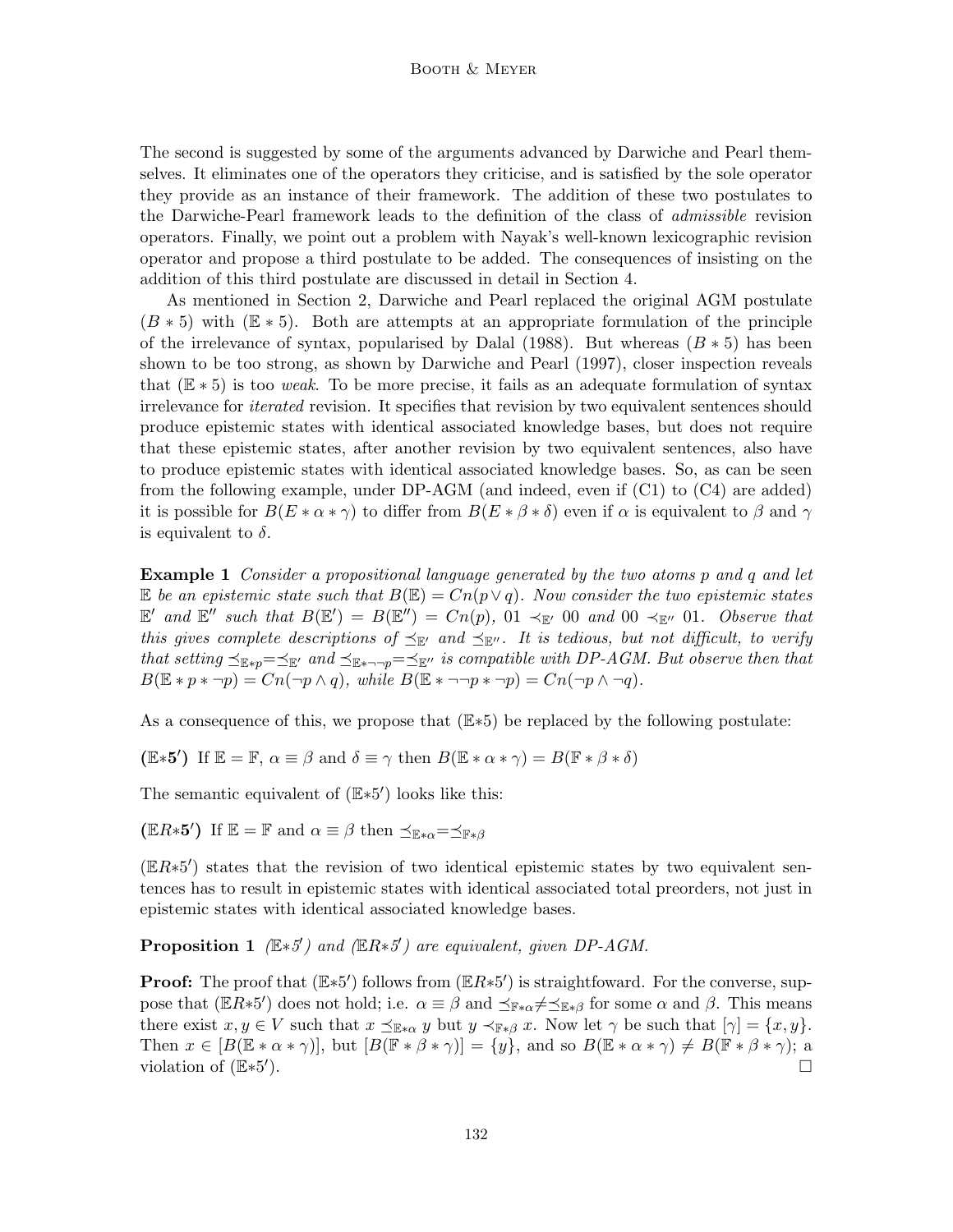From this it should already be clear that  $(E*5')$  is a desirable property. This view is bolstered further by observing that all the well-known iterated revision operators satisfy it; natural revision, the Darwiche-Pearl operator •, and Nayak's lexicographic revision, the first and third of which are to be discussed in detail below. In fact, we conjecture that Darwiche and Pearl's intention was to replace  $(B*5)$  with  $(\mathbb{E} * 5')$ , not with  $(\mathbb{E} * 5)$  and propose this as a permanent replacement.

**Definition 1** The set of postulates obtained by replacing ( $E*5$ ) with ( $E*5'$ ) in DP-AGM is defined as RAGM.

Observe that RAGM, like DP-AGM, guarantees that  $[B(\mathbb{E} * \alpha)] = min(\alpha, \preceq_{\mathbb{E}})$ .

Rule (E<sup>\*5'</sup>) is the first of the new postulates we want to add to the Darwiche-Pearl framework. We now lead up to the second. One of the oldest known DP-operators is natural revision, usually credited to Boutilier (1993, 1996), although the idea can also be found in (Spohn, 1988). Its main feature is the application of the principle of minimal change to epistemic states. It is characterised by DP-AGM plus the following postulate:

**(CB)** If  $\neg \beta \in B(\mathbb{E} * \alpha)$  then  $B(\mathbb{E} * \alpha * \beta) = B(\mathbb{E} * \beta)$ 

(CB) requires that, whenever  $B(\mathbb{E} * \alpha)$  is inconsistent with  $\beta$ , revising  $\mathbb{E} * \alpha$  with  $\beta$  will completely ignore the revision by  $\alpha$ . Its semantic counterpart is as follows:

(CBR) For  $v, w \notin [B(\mathbb{E} * \alpha)], v \preceq_{\mathbb{E} * \alpha} w$  iff  $v \preceq_{\mathbb{E}} w$ 

As shown by Darwiche and Pearl (1997), natural revision minimises changes in conditional beliefs, with  $\beta \mid \alpha$  being a conditional belief of an epistemic state  $\mathbb E$  iff  $\beta \in B(\mathbb E * \alpha)$ . In fact, Darwiche and Pearl show (Lemma 1, p. 7), that keeping  $\preceq_{\mathbb{E}}$  and  $\preceq_{\mathbb{E}*\alpha}$  as similar as possible has the effect of minimising the changes in conditional beliefs to a revision. So, from (CBR) it is clear that natural revision is an application of minimal change to epistemic states. It requires that, barring the changes mandated by DP-AGM, the relative ordering of valuations remains unchanged, thus keeping  $\preceq_{\mathbb{E}*\alpha}$  as similar as possible to  $\preceq_{\mathbb{E}}$ . In that sense then, natural revision is the most conservative of all DP-operators. Such a strict adherence to minimal change is inadvisable and needs to be tempered appropriately, an issue that will be addressed in Section 5. Darwiche and Pearl have shown that (CB) is too strong, and that natural revision is not all that natural, sometimes yielding counterintuitive results.

**Example 2** (Darwiche  $\mathcal{B}$  Pearl, 1997) We encounter a strange animal and it appears to be a bird, so we believe it is one. As it comes closer, we see clearly that the animal is red, so we believe it is a red bird. To remove further doubts we call in a bird expert who examines it and concludes that it is not a bird, but some sort of animal. Should we still believe the animal is red? (CB) tells us we should no longer believe it is red. This can be seen by substituting  $B(\mathbb{E}) = Cn(-\beta) = Cn(\text{bird})$  and  $\alpha \equiv \text{red}$  in (CB), instructing us to totally *ignore the observation*  $\alpha$  *as if it had never taken place.* 

Given Example 2, it is perhaps surprising that Darwiche and Pearl never considered postulate (P) below. In this example, the argument for retaining the belief that the creature is red hinges upon the assumption that being red is not in conflict with the newly obtained information that it is a kind of animal. That is, because learning that the creature is an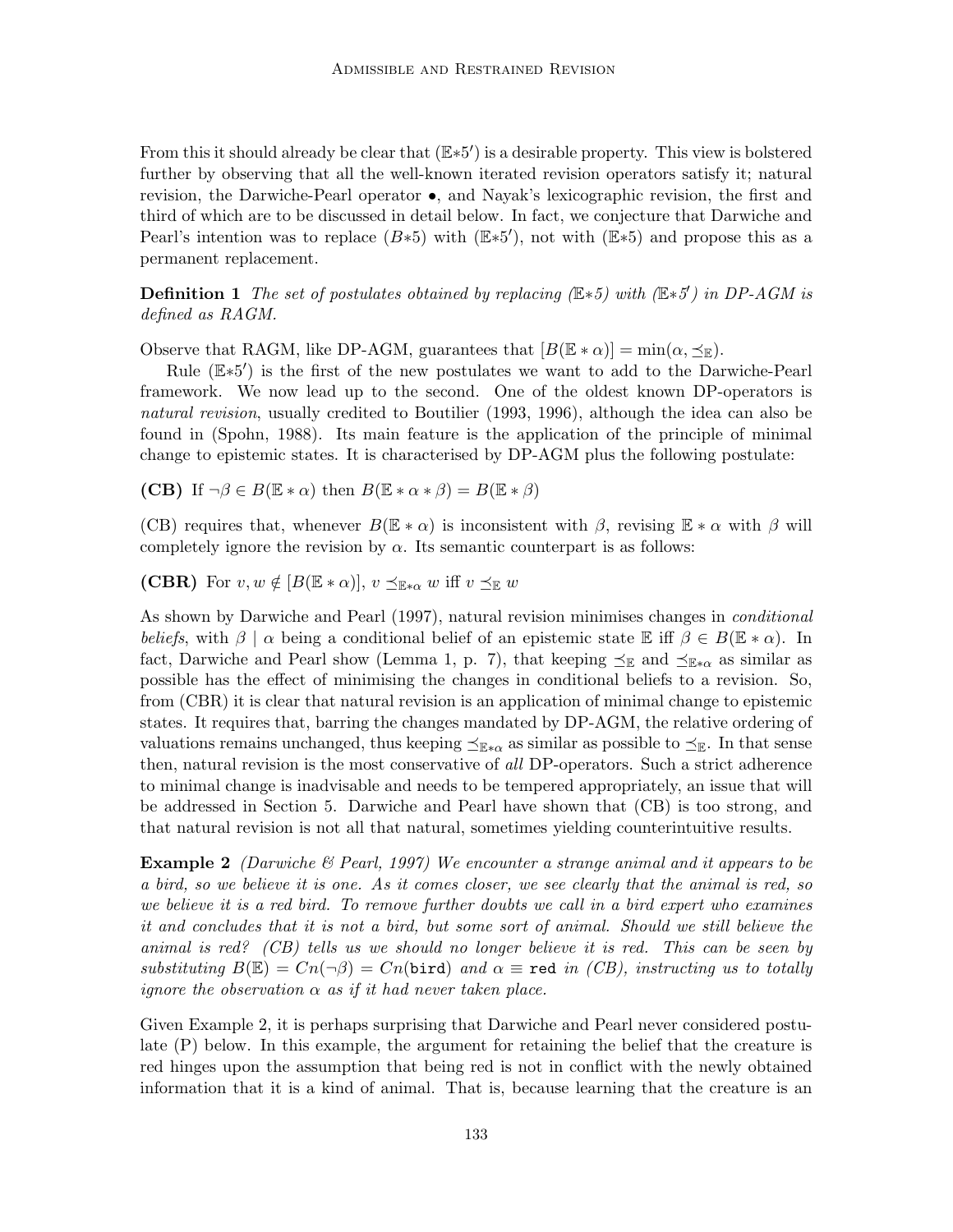animal will not automatically disqualify it from being red, it is reasonable to retain the belief that it is red. More generally then, whenever  $\alpha$  is consistent with a revision by  $\beta$ , it should be retained if an  $\alpha$ -revision is inserted just before the  $\beta$ -revision.

(P) If  $\neg \alpha \notin B(\mathbb{E} * \beta)$  then  $\alpha \in B(\mathbb{E} * \alpha * \beta)$ 

Applying (P) to Example 2 we see that, if red is consistent with  $B(E * \neg \text{bird})$ , we have  $\text{red} \in B(\mathbb{E} * \text{red} * \neg \text{bird})$ . Put differently, (P) requires that you retain your belief in the animal's redness, provided this would not have been precluded if the observation about it being red had never occurred. (P) was also proposed independently of the present paper by Jin and Thielscher (2005) where it is named *Independence*. The semantic counterpart of (P) looks like this:

(PR) For  $v \in [\alpha]$  and  $w \in [\neg \alpha]$ , if  $v \preceq_{\mathbb{E}} w$  then  $v \prec_{\mathbb{E} * \alpha} w$ 

(PR) requires an  $\alpha$ -world v that is at least as plausible as a  $\neg \alpha$ -world w to be strictly more plausible than w after an  $\alpha$ -revision. The following result was also proved independently by Jin and Thielscher (2005).

**Proposition 2** If  $*$  satisfies DP-AGM, then it satisfies (P) iff it also satisfies (PR).

**Proof:** For  $(P) \Rightarrow (PR)$ , let  $v \in [\alpha], w \in [\neg \alpha], v \leq_{\mathbb{E}} w$ , and let  $\beta$  be such that  $[\beta] = \{v, w\}$ . This means that  $\neg \alpha \notin B(\mathbb{E} * \beta)$  (since  $[B(\mathbb{E} * \beta)]$  is either equal to  $\{v\}$  or to  $\{v, w\}$ ), and so, by  $(P)$ ,  $\alpha \in B(\mathbb{E} * \alpha * \beta)$ . And therefore  $v \prec_{\mathbb{E} * \alpha} w$ , for if not, we would have that  $w \preceq_{\mathbb{E} * \alpha} v$ , from which it follows that  $w \in [B(\mathbb{E} * \alpha * \beta)],$  and so  $\alpha \notin B(\mathbb{E} * \alpha * \beta)].$ 

For  $(P) \leftarrow (PR)$ , suppose that  $\neg \alpha \notin B(\mathbb{E} * \beta)$ . This means there is a  $v \in [\alpha] \cap [B(\mathbb{E} * \beta)]$ ; that is,  $v \preceq_{\mathbb{E}} w$  for every  $w \in [\beta]$ . And this means that  $\alpha \in B(\mathbb{E} * \alpha * \beta)$ . For if not, it means there is an x in  $[\neg \alpha] \cap [B(\mathbb{E} * \alpha * \beta)]$ . Now, since  $x \in [B(\mathbb{E} * \alpha * \beta)]$ , it follows from DP-AGM that  $x \preceq_{\mathbb{E} * \alpha} w$  for every  $w \in [\beta]$ , and so  $x \preceq_{\mathbb{E} * \alpha} v$  (since  $v \in [B(\mathbb{E} * \beta)] \subseteq [\beta]$ ). But it also follows from DP-AGM that  $x \in [\beta]$ , and therefore that  $v \preceq_{\mathbb{E}} x$ , and by (PR) it then follows that  $v \prec_{\mathbb{E}*\alpha} x$ ; a contradiction.

Rule (PR) enforces certain changes in the ordering  $\preceq_{\mathbb{E}}$  after receipt of  $\alpha$ . In fact as soon as there exist an  $\alpha$ -world v and a  $\neg \alpha$ -world w on the same plausibility level somewhere in  $\preceq_{\mathbb{E}}$  (in that both  $v \preceq_{\mathbb{E}} w$  and  $w \preceq_{\mathbb{E}} v$ ), (PR) implies  $\preceq_{\mathbb{E}*\alpha} \neq \preceq_{\mathbb{E}}$ . Furthermore these changes must also occur even when  $\alpha$  is already believed in E to begin with, i.e.,  $\alpha \in B(\mathbb{E})$ . (Although of course if  $\alpha \in B(\mathbb{E})$  then  $B(\mathbb{E} * \alpha) = B(\mathbb{E})$ , i.e., the knowledge base associated to E will remain unchanged – this follows from DP-AGM.) The rules  $(P)/(PR)$  ensure input  $\alpha$  is believed with a certain minimal strength of belief – enough to help it survive the next revision. The point that being informed of  $\alpha$  can lead to an increase in the strength of an agent's belief in  $\alpha$ , even in cases where the agent already believes  $\alpha$  to begin with, has been made before, e.g., by Friedman and Halpern (1999, p.405). Note that (P) has the antecedent of  $(C4)$  and the consequent of  $(C3)$ . In fact,  $(P)$  is stronger than  $(C3)$  and  $(C4)$  combined. This is easily seen from the semantic counterparts of these postulates. It also follows that the only concrete example of an iterated revision operator provided by Darwiche and Pearl, the operator they refer to as • and which employs a form of Spohnian conditioning (Spohn, 1988), satisfies (PR), and therefore  $(P)$  as well. Furthermore, by adopting  $(P)$  we explicitly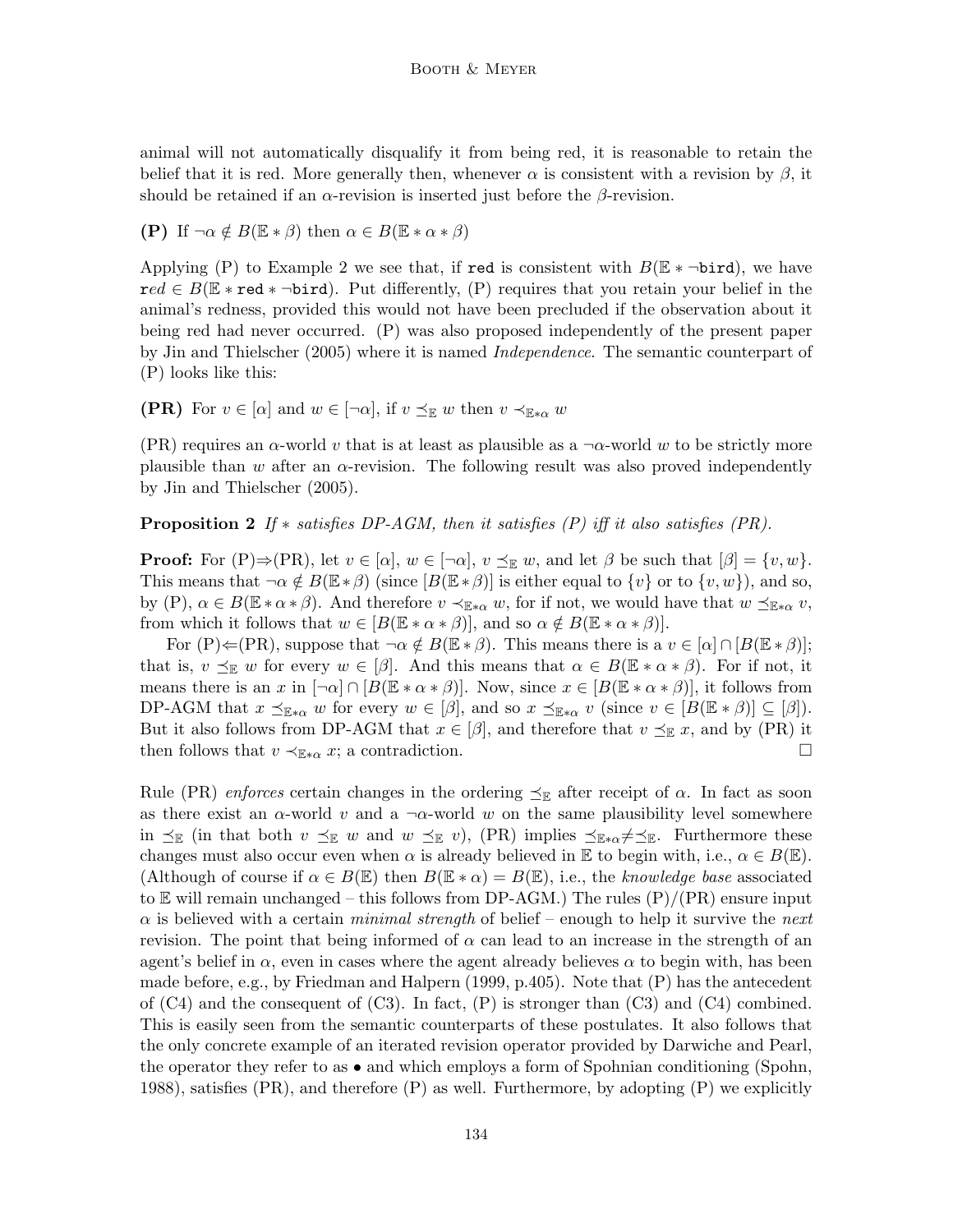exclude natural revision as a permissible operator. So accepting (P) is a move towards the viewpoint that information obtained before the latest input ought not to be discarded unnecessarily.

Based on the analysis of this section we propose a strengthening of the Darwiche-Pearl framework in which  $(E*5)$  is replaced by  $(E*5')$  and  $(C3)$  and  $(C4)$  are replaced by  $(P)$ .

**Definition 2** A revision operator is admissible iff it satisfies RAGM,  $(C1)$ ,  $(C2)$ , and  $(P)$ .

Inasmuch as the Darwiche-Pearl framework can be visualised as one in which  $\alpha$ -worlds slide "downwards" relative to  $\neg \alpha$ -worlds, admissible revision ensures, via (PR), that this "downwards" slide is a strict one.

We now pave the way for the third postulate we would like to add in this paper to the Darwiche-Pearl framework. To begin with, note that another view of (P) is that it is a significant weakening of the following property, first introduced by Nayak et al. (1996):

(Recalcitrance) If  $\neg \alpha \notin C_n(\beta)$  then  $\alpha \in B(\mathbb{E} * \alpha * \beta)$ 

Semantically, (Recalcitrance) corresponds to the following property, as was pointed out by Booth (2005) and implicitly contained in the work of Nayak et al. (2003):

(R) For  $v \in [\alpha], w \in [\neg \alpha], v \prec_{\mathbb{E} * \alpha} w$ 

(Recalcitrance) is a property of the lexicographic revision operator, the second of the wellknown DP-operators we consider, and one that is just as old as natural revision. It was first introduced by Nayak (1993) and has been studied most notably by Nayak et al. (1994, 2003), although, as with natural revision, the idea actually dates back to Spohn (1988). In fact, lexicographic revision is characterised by DP-AGM (and also RAGM) together with (C1), (C2) and (Recalcitrance), a result that is easily proved from the semantic counterparts of these properties and Nayak et al.'s semantic characterisation of lexicographic revision in (2003). Informally, lexicographic revision takes the assumption of "most recent is best", on which the Success postulate  $(E * 2)$  is based, and adds to it the assumption of temporal coherence. In combination, this leads to the stronger assumption that "more recent is better".

An analysis of the semantic characterisation of lexicographic revision shows that it is the least conservative of the DP-operators, in the sense that it effects the most changes in the relative ordering of valuations permitted by DP-AGM (or RAGM for that matter) and the Darwiche-Pearl postulates. Since it is also an admissible revision operator, it follows that it is also the least conservative admissible operator.

The problem with (Recalcitrance) is that the decision of whether to accept  $\beta$  after a subsequent revision by  $\alpha$  is completely determined by the logical relationship between  $\beta$ and  $\alpha$  – the epistemic state E is robbed of all influence. The replacement of (Recalcitrance) by the weaker  $(P)$  already gives  $E$  more influence in the outcome. What we will do shortly is constrain matters further by giving  $E$  as much influence as allowed by the postulates for admissible revision. Such a move ensures greater sensitivity to the agent's epistemic record in making further changes.

Note that lexicographic revision assumes that more recent information takes complete precedence over information obtained previously. Thus, when applied to Example 2, it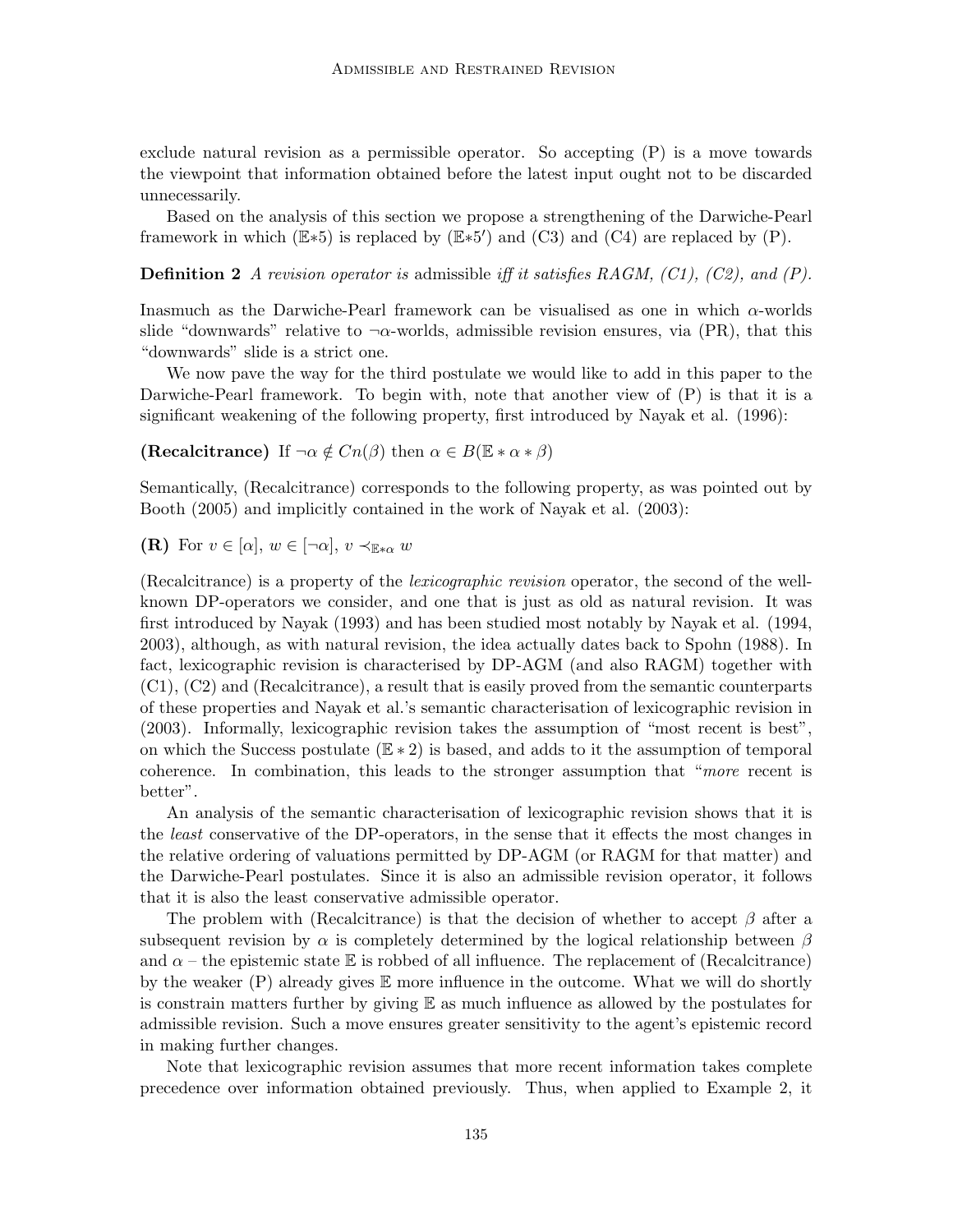requires us to believe that the animal, previously assumed to be a bird, is indeed red, because red is a recent input which does not conflict with the most recently obtained input. While this is a reasonable approach in many circumstances, a dogmatic adherence to it can be problematic, as the following example shows.

**Example 3** While holidaying in a wildlife park we observe a creature which is clearly red, but we are too far away to determine whether it is a bird or a land animal. So we adopt the knowledge base  $B(\mathbb{E}) = Cn(\text{red})$ . Next to us is a person with knowledge of the local area who declares that, since the creature is red, it is a a bird. We have no reason to doubt him, and so we adopt the belief red  $\rightarrow$  bird. Now the creature moves closer and it becomes clear that it is not a bird. The question is, should we continue believing that it is red? Under the circumstances described above we want our initial observation to take precedence, and believe that the animal is red. But lexicographic revision does not allow us to do so.

Other examples along similar lines speaking against a rigid acceptance of (Recalcitrance) are those of Glaister (1998, p.31) and Jin and Thielscher (2005, p.482).

While  $(P)$  allows for the possibility of retaining the belief that the animal is red, it does not *enforce* this belief. The rest of this section is devoted to the discussion of a property which does so. To help us express this property, we introduce an extra piece of terminology and notation.

**Definition 3**  $\alpha$  and  $\beta$  counteract with respect to an epistemic state E, written  $\alpha \leftrightarrow_{\mathbb{R}} \beta$ ,  $iff \neg \beta \in B(\mathbb{E} * \alpha)$  and  $\neg \alpha \in B(\mathbb{E} * \beta)$ .

The use of the term *counteract* to describe this relation is taken from Nayak et al. (2003).  $\alpha \leftrightarrow_{\mathbb{E}} \beta$  means that, from the viewpoint of  $\mathbb{E}$ ,  $\alpha$  and  $\beta$  tend to "exclude" each other. We will now discuss a few properties of this relation. First note that  $\ll_{\mathbb{E}}$  depends only on the total preorder  $\preceq_{\mathbb{E}}$  obtained from  $\mathbb{E}$ . Indeed we have  $\alpha \leftrightarrow_{\mathbb{E}} \beta$  iff both  $\min(\alpha, \preceq_{\mathbb{E}}) \subseteq [\neg \beta]$  and  $\min(\beta, \preceq_{\mathbb{E}}) \subseteq [\neg \alpha]$ . This in turn can be reformulated in the following way, which provides a useful aid to visualise a counteracts relation:

**Proposition 3**  $\alpha \leftrightarrow_{\mathbb{E}} \beta$  iff there exist  $v \in [\alpha], w \in [\beta]$  such that both  $v \prec_{\mathbb{E}} x$  and  $w \prec_{\mathbb{E}} x$ for all  $x \in \min(\alpha \wedge \beta, \preceq_{\mathbb{E}})$ .

**Proof:** First note that, since obviously  $\min(\alpha, \preceq_{\mathbb{E}}) \subseteq [\alpha], \min(\alpha, \preceq_{\mathbb{E}}) \subseteq [\neg \beta]$  may be rewritten as  $\min(\alpha, \preceq_{\mathbb{E}}) \subseteq [\neg(\alpha \wedge \beta)]$ . Using the fact that  $\preceq_{\mathbb{E}}$  is a total preorder, it is easy to see that this can hold iff there exists  $v \in [\alpha]$  such that  $v \prec_{\mathbb{E}} x$  for all  $x \in \min(\alpha \wedge \beta, \preceq_{\mathbb{E}})$ . In the same way we may rewrite  $\min(\beta, \preceq_{\mathbb{E}}) \subseteq [\neg \alpha]$  as  $\min(\beta, \preceq_{\mathbb{E}}) \subseteq [\neg (\alpha \wedge \beta)],$  which is then equivalent to saying there exists  $w \in [\neg \beta]$  such that  $w \prec_{\mathbb{E}} x$  for all  $x \in \min(\alpha \wedge \beta, \preceq_{\mathbb{E}})$ .  $\square$ 

In other words, Proposition 3 says  $\alpha \leftrightarrow_{\mathbb{E}} \beta$  iff there exist both an  $\alpha$ -world and a  $\beta$ -world which are strictly more plausible than the most plausible  $(\alpha \wedge \beta)$ -worlds. Other immediate things to note about  $\ll_{\mathbb{F}}$  are that it is symmetric, and that it is syntax-independent, i.e., if  $\alpha \leftrightarrow_{\mathbb{E}} \beta$  and  $\beta \equiv \beta'$  then  $\alpha \leftrightarrow_{\mathbb{E}} \beta'$ . Furthermore if  $\alpha$  and  $\beta$  are logically inconsistent with each other then  $\alpha \leftrightarrow_{\mathbb{E}} \beta$ , but the converse need not hold (see the short example after the next proposition for confirmation). Thus  $\ll \mathbb{R}$  can be seen as a weak form of inconsistency. The next result gives two more properties of  $\lll$ .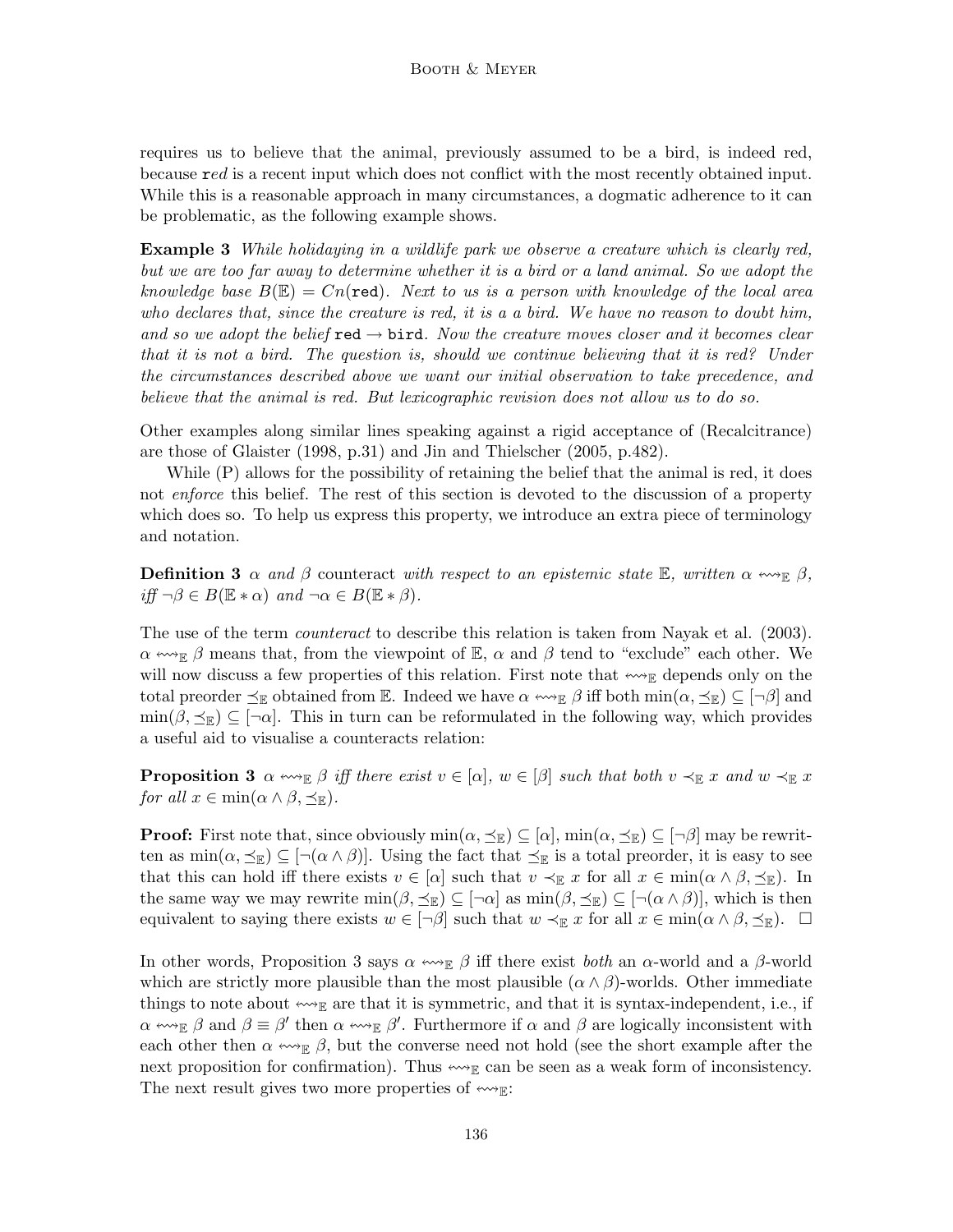**Proposition 4** Given RAGM, the following properties hold for  $\leftrightarrow$ <sub>E</sub>:

- (i) If  $\alpha \leftrightarrow_{\mathbb{E}} \beta$  and  $\gamma \leftrightarrow_{\mathbb{E}} \beta$  then  $(\alpha \vee \gamma) \leftrightarrow_{\mathbb{E}} \beta$
- (ii) If  $\alpha \not\leftrightarrow_{\mathbb{E}} \beta$  and  $\gamma \not\leftrightarrow_{\mathbb{E}} \beta$  then  $(\alpha \vee \gamma) \not\leftrightarrow_{\mathbb{E}} \beta$

**Proof:** (i) Suppose  $\alpha \leftrightarrow_{\mathbb{R}} \beta$  and  $\gamma \leftrightarrow_{\mathbb{R}} \beta$ . To show  $(\alpha \vee \gamma) \leftrightarrow_{\mathbb{R}} \beta$  we need to show both  $\neg \beta \in B(\mathbb{E} * (\alpha \vee \gamma))$  and  $\neg (\alpha \vee \gamma) \in B(\mathbb{E} * \beta)$ . For the former we already have both  $\neg \beta \in B(\mathbb{E} * \alpha)$  and  $\neg \beta \in B(\mathbb{E} * \gamma)$  from  $\alpha \leftrightarrow_{\mathbb{E}} \beta$  and  $\gamma \leftrightarrow_{\mathbb{E}} \beta$  respectively. Since it follows from RAGM that  $B(\mathbb{E} * \lambda) \cap B(\mathbb{E} * \chi) \subseteq B(\mathbb{E} * (\lambda \vee \chi))$  for any  $\lambda, \chi \in L$ , we can conclude from this  $\neg \beta \in B(\mathbb{E} * (\alpha \vee \gamma))$ . For the latter we already have both  $\neg \alpha \in B(\mathbb{E} * \beta)$  and  $\neg \gamma \in B(\mathbb{E} * \beta)$  from  $\alpha \leftrightarrow_{\mathbb{E}} \beta$  and  $\gamma \leftrightarrow_{\mathbb{E}} \beta$  respectively. And from this we can conclude  $\neg(\alpha \vee \gamma) \in B(\mathbb{E} * \beta)$ , again using RAGM (specifically  $(\mathbb{E} * 1)$ ).

(ii) Suppose  $\alpha \not\rightsquigarrow_{\mathbb{E}} \beta$  and  $\gamma \not\rightsquigarrow_{\mathbb{E}} \beta$ . Firstly, if either  $\neg \alpha \not\in B(\mathbb{E} * \beta)$  or  $\neg \gamma \not\in B(\mathbb{E} * \beta)$ then we must have  $\neg(\alpha \vee \gamma) \notin B(\mathbb{E} * \beta)$  by RAGM and so  $(\alpha \vee \gamma) \not\leftrightarrow_{\mathbb{E}} \beta$  as required. So suppose both  $\neg \alpha \in B(\mathbb{E} * \beta)$  and  $\neg \gamma \in B(\mathbb{E} * \beta)$ . Then, since  $\alpha \not\rightsquigarrow_{\mathbb{E}} \beta$  and  $\gamma \not\rightsquigarrow_{\mathbb{E}} \beta$ , this means we have both  $\neg \beta \notin B(\mathbb{E} * \alpha)$  and  $\neg \beta \notin B(\mathbb{E} * \gamma)$ . Since it follows from RAGM that  $B(\mathbb{E} * (\lambda \vee \chi)) \subseteq B(\mathbb{E} * \lambda) \cup B(\mathbb{E} * \chi)$  for any  $\lambda, \chi \in L$ , it follows from these two that  $\neg \beta \notin B(\mathbb{E} * (\alpha \vee \gamma))$  and so also in this case  $(\alpha \vee \gamma) \not\rightsquigarrow_{\mathbb{E}} \beta$  as required.

The first property above says that if  $\beta$  counteracts with two sentences separately, then it counteracts with their disjunction, while the second says that it cannot counteract with a disjunction without counteracting with at least one of the disjuncts. Obviously these properties also hold for the binary relation of logical inconsistency. However one departure from the inconsistency relation is that it is possible to have both  $\gamma \nleftrightarrow_{\mathbb{E}} \beta$  and  $(\alpha \vee \gamma) \nleftrightarrow_{\mathbb{E}} \beta$ . To see this assume for the moment L is generated by just three propositional atoms  $\{p, q, r\}$ and take  $\alpha = p$ ,  $\beta = q$  and  $\gamma = r$ . Then take  $\preceq_{\mathbb{E}}$  to be such that its lowest plausibility level contains only the two valuations 010 and 100, and the next plausibility level only the valuation 111.

We are now ready to introduce our third postulate. It is the following:

(D) If  $\alpha \leftrightarrow_{\mathbb{R}} \beta$  then  $\neg \alpha \in B(\mathbb{E} * \alpha * \beta)$ 

(D) requires that, whenever  $\alpha$  and  $\beta$  counteract with respect to  $\mathbb{E}$ ,  $\alpha$  should be *disallowed* when an  $\alpha$ -revision is followed by a  $\beta$ -revision. That is, when the  $\beta$ -revision of  $\mathbb{E} * \alpha$  takes place, the information encoded in E takes precedence over the information contained in  $E*\alpha$ . Darwiche and Pearl (1997) considered this property (it is their rule (C6)) but argued against it, citing the following example.

**Example 4** (Darwiche  $\mathcal{B}$  Pearl, 1997) We believe that exactly one of John and Mary committed a murder. Now we get persuasive evidence indicating that John is the murderer. This is followed by persuasive information indicating that Mary is the murderer. Let  $\alpha$  represent that John committed the murder and  $\beta$  that Mary committed the murder. Then  $(D)$  forces us to conclude that Mary, but not John, was involved in the murder. This, according to Darwiche and Pearl, is counterintuitive, since we should conclude that both were involved in committing the murder.

Darwiche and Pearl's argument against (D) rests upon the assumption that more recent information ought to take precedence over information previously obtained. But as we have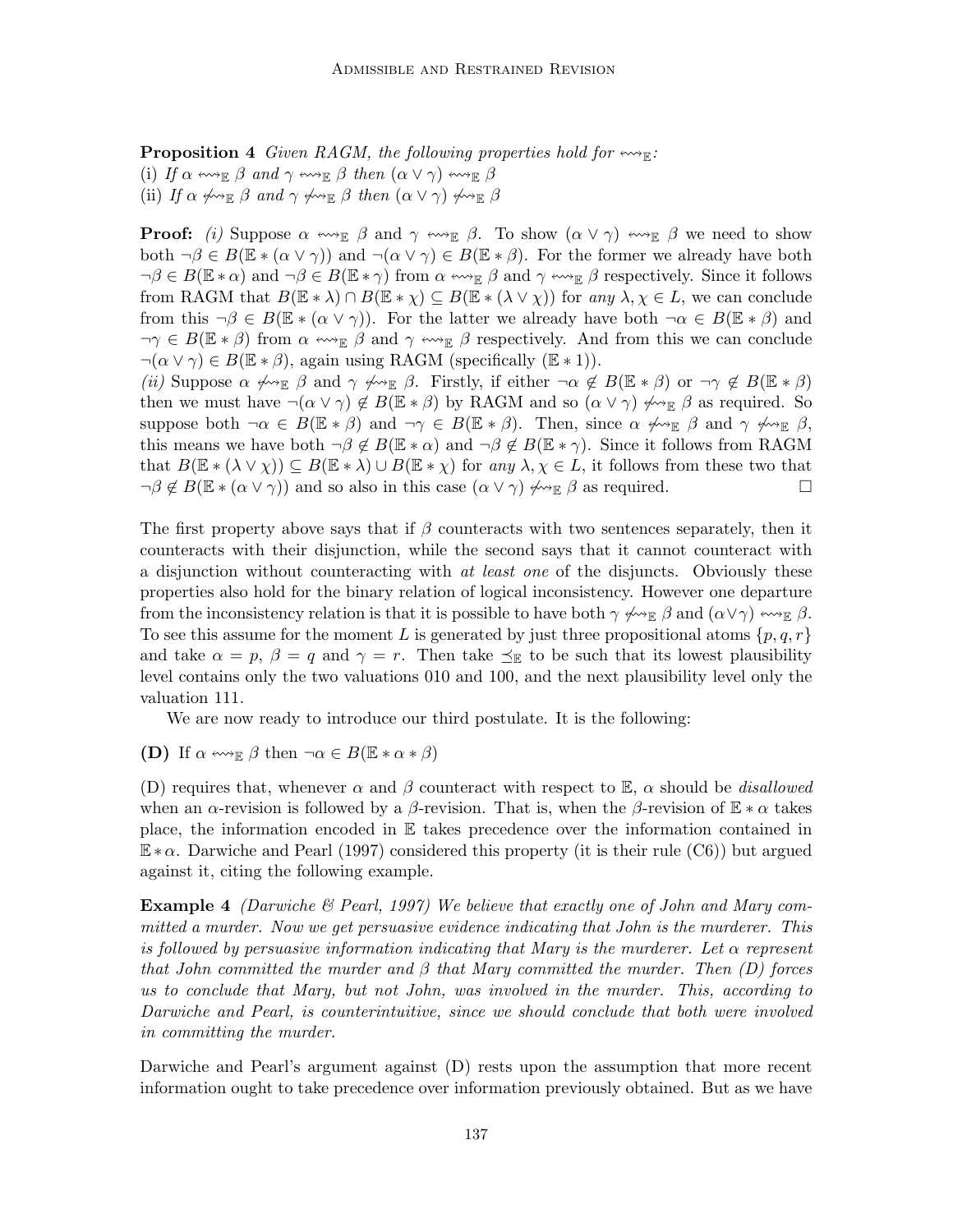seen in Example 3, this is not always a valid assumption. In fact, the application of (D) to Example 3, with  $\alpha = \text{red} \rightarrow \text{bird}$  and  $\beta = \neg \text{bird}$ , produces the intuitively correct result of a belief in the observed animal being red:  $\mathbf{r} \in B(\mathbb{E} * (\mathbf{r} \in \mathbf{d} \to \mathbf{bird}) * \neg \mathbf{bird}).$ 

Another way to gain insight into the significance of (D) is to consider its semantic counterpart:

**(DR)** For  $v \in [\neg \alpha], w \in [\alpha],$  and  $w \notin [B(\mathbb{E} * \alpha)],$  if  $v \prec_{\mathbb{E}} w$  then  $v \prec_{\mathbb{E} * \alpha} w$ 

(DR) curtails the rise in plausiblity of  $\alpha$ -worlds after an  $\alpha$ -revision. It ensures that, with the exception of the most plausible  $\alpha$ -worlds, the relative ordering between an  $\alpha$ -world and the  $\neg \alpha$ -worlds more plausible than it remains unchanged.

**Proposition 5** Whenever a revision operator  $*$  satisfies RAGM, then  $*$  satisfies (D) iff it satisfies (DR).

**Proof:** For  $(D) \Rightarrow (DR)$ , suppose that  $v \in [\neg \alpha], w \in [\alpha], w \notin [B(\mathbb{E} * \alpha)], v \prec_{\mathbb{E}} w$ , and let β be such that  $\beta$  = {v, w}. Then  $\neg \alpha \in B(\mathbb{E} * \beta)$  and  $\neg \beta \in B(\mathbb{E} * \alpha)$ , and so, by (D).  $\neg \alpha \in B(\mathbb{E} * \alpha * \beta)$ . From this it follows that  $v \prec_{\mathbb{E} * \alpha} w$ . For if not, we would have that  $w \preceq_{\mathbb{E} * \alpha} v$ , which means that  $w \in [B(\mathbb{E} * \alpha * \beta)]$ , and therefore that  $\neg \alpha \notin B(\mathbb{E} * \alpha * \beta)$ ; a contradiction.

For  $(D) \leftarrow (DR)$ , suppose that  $\neg \beta \in B(\mathbb{E} * \alpha)$  and that  $\neg \alpha \in B(\mathbb{E} * \beta)$ , but assume that  $\neg \alpha \notin B(\mathbb{E} * \alpha * \beta)$ . This means there is a  $w \in [\alpha]$  that is also in  $[B(\mathbb{E} * \alpha * \beta)]$ . Now observe that  $w \notin [B(\mathbb{E} * \beta)]$  since w is an  $\alpha$ -model. Also, since  $w \in [B(\mathbb{E} * \alpha * \beta)]$ , it follows from RAGM that w is a  $\beta$ -model, and therefore  $w \notin [B(\mathbb{E} * \alpha)]$ . Our supposition of  $\neg \alpha \in B(\mathbb{E} * \beta)$  means that  $\min(\beta, \preceq_{\mathbb{E}}) \subseteq [\neg \alpha]$ . Since  $w \in [\alpha] \cap [\beta]$  it thus follows that there is a  $v \in [\beta] \cap [\neg \alpha]$  such that  $v \prec_{\mathbb{E}} w$ . By (DR) it then follows that  $v \prec_{\mathbb{E} * \alpha} w$ . But then w cannot be a model of  $B(\mathbb{E} * \alpha * \beta)$ ; a contradiction.

### 4. Restrained Revision

We now strengthen the requirements on admissible revision (those operators satisfying RAGM,  $(C1)$ ,  $(C2)$  and  $(P)$ ) by insisting that  $(D)$  is satisfied as well. To do so, let us first consider the semantic definition of an interesting admissible revision operator. Recall that RAGM fixes the set of  $(\preceq_{\mathbb{E}*\alpha})$ -minimal models, setting them equal to min $(\alpha, \preceq_{\mathbb{E}})$ , but places no restriction on how the remaining valuations should be ordered. The following property provides a unique relative ordering of the remaining valuations.

(RR) 
$$
\forall v, w \notin [B(\mathbb{E} * \alpha)], v \preceq_{\mathbb{E} * \alpha} w
$$
 iff  $\begin{cases} v \prec_{\mathbb{E}} w \text{ or,} \\ v \preceq_{\mathbb{E}} w \text{ and } (v \in [\alpha] \text{ or } w \in [\neg \alpha]) \end{cases}$ 

(RR) says that the relative ordering of the valuations that are not  $(\preceq_{\mathbb{E}*\alpha})$ -minimal remains unchanged, except for  $\alpha$ -worlds and  $\neg \alpha$ -worlds on the same plausibility level; those are split into two levels with the  $\alpha$ -worlds more plausible than the  $\neg \alpha$ -worlds. So RAGM combined with  $(RR)$  fixes a unique ordering of valuations.

**Definition 4** The revision operator satisfying RAGM and (RR) is called restrained revision.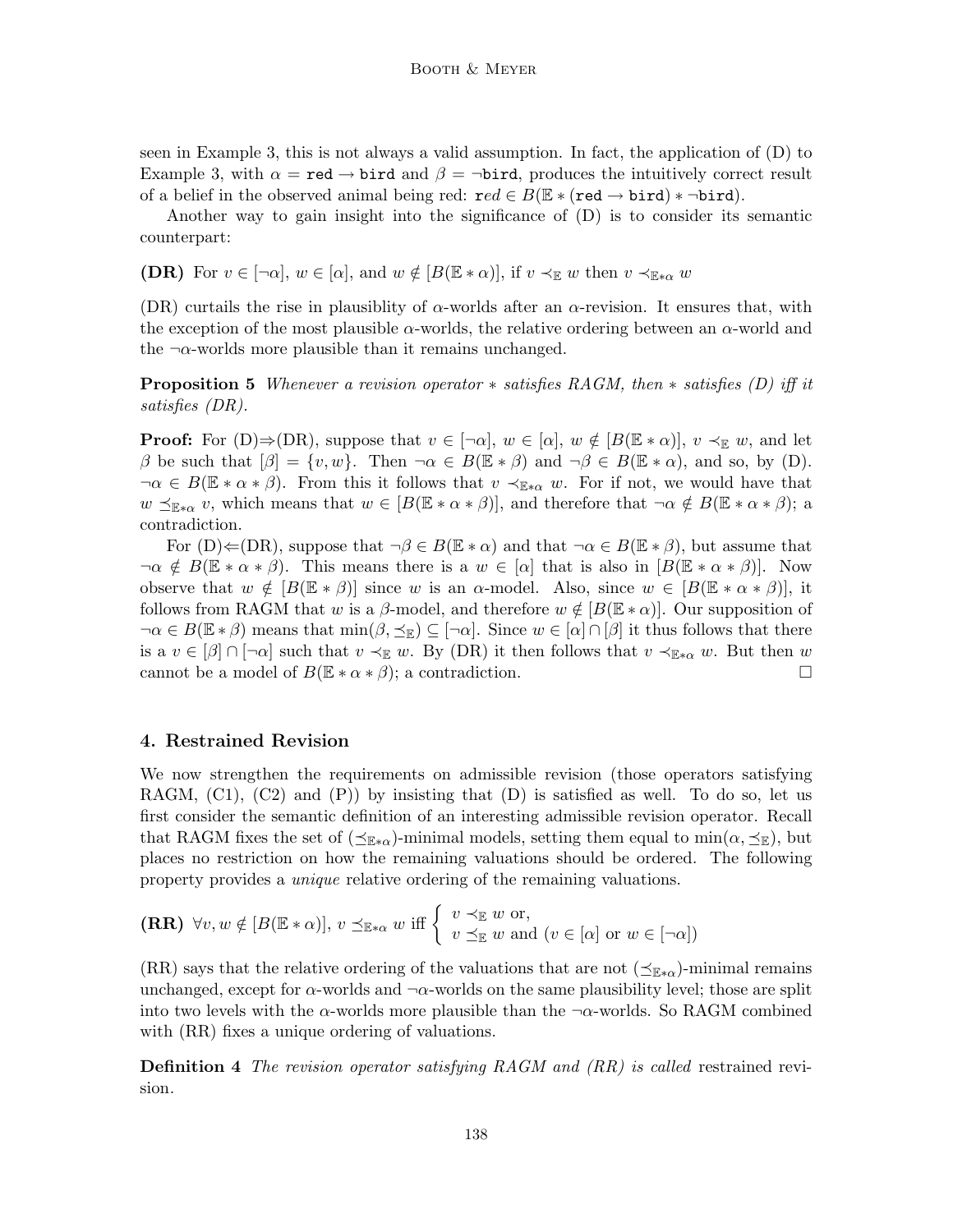It turns out that within the framework provided by admissible revision, it is only restrained revision that satisfies (D). We prove this with the help of the following lemma, asserting the equivalence of (RR) to (CR1), (CR2), (PR) and (DR) in the presence of RAGM.

**Lemma 1** Whenever a revision operator  $*$  satisfies RAGM, then  $*$  satisfies (RR) iff it satisfies  $(CR1)$ ,  $(CR2)$ ,  $(PR)$ , and  $(DR)$ .

**Proof:** For  $(CR1) \leftarrow (RR)$ , pick  $v, w \in [\alpha]$ . If  $v \in [B(\mathbb{E} * \alpha)]$  then  $(CR1)$  follows from RAGM. If not, it follows from RAGM that  $w \notin [B(\mathbb{E} * \alpha)]$ , and then (CR1) follows from a direct application of (RR). For (CR2) $\Leftarrow$ (RR), pick  $v, w \in [\neg \alpha]$ . From RAGM it follows that  $v, w \notin [B(\mathbb{E} * \alpha)]$ , and then we obtain (CR2) from a direct application of (RR).

Observe that (RR) can be rewritten as

 $(\mathbf{RR'}) \ \forall v, w \notin [B(\mathbb{E} * \alpha)], v \prec_{\mathbb{E} * \alpha} w \text{ iff } \begin{cases} v \preceq_{\mathbb{E}} w \text{ and,} \\ v \prec_{\mathbb{E} w} w \text{ or } (v \in \mathbb{E} * \alpha) \end{cases}$  $v \prec_{\mathbb{E}} w$  or  $(v \in [\alpha] \text{ and } w \in [\neg \alpha])$ 

Now, for (PR) $\Leftarrow$ (RR), pick  $v \in [\alpha]$  and  $w \in [\neg \alpha]$ . If  $v \in [B(\mathbb{E} * \alpha)]$  then (PR) follows from RAGM. If not, it follows from a direct application of  $(RR')$ . For  $(DR) \leftarrow (RR)$ , pick  $v \in [\neg \alpha], w \in [\alpha],$  and  $w \notin [B(\mathbb{E} * \alpha)].$  Then (PR) follows from a direct application of  $(RR^{\prime}).$ 

For (CR1), (CR2), (PR), (DR) $\Rightarrow$ (RR), let  $v, w \notin [B(\mathbb{E} * \alpha)]$  and suppose that  $v \preceq_{\mathbb{E} * \alpha} w$ and  $v \nless_\mathbb{E} w$  (i.e.  $w \preceq_\mathbb{E} v$ ). We have to show that  $v \preceq_\mathbb{E} w$  and either  $v \in [\alpha]$  or  $w \in [\neg \alpha]$ . Assume this is not the case. Then  $w \prec_{\mathbb{E}} v$  or both  $v \in [\neg \alpha]$  and  $w \in [\alpha]$ . Now, the second case is impossible because, together with  $w \preceq_{\mathbb{E}} v$  and (PR) it implies that  $w \preceq_{\mathbb{E}*\alpha} v$ ; a contradiction. But the first case is also impossible. To see why, observe that by (CR1) it implies that v and w cannot both be  $\alpha$ -models, by (CR2) v and w cannot both be  $\neg \alpha$ models, by (DR) it cannot be the case that  $w \in [\neg \alpha]$  and  $v \in [\alpha]$ . And by (PR) it cannot be the case that  $w \in [\alpha]$  and  $v \in [\neg \alpha]$ . This concludes the first part of the proof of (CR1), (CR2), (PR), (DR)⇒(RR). For the second part, let  $v, w \notin [B(\mathbb{E} * \alpha)]$  and suppose first that  $v \prec_{\mathbb{E}} w$ . If  $v, w \in [\alpha]$  then  $v \preceq_{\mathbb{E} * \alpha} w$  follows from (CR1). If  $v, w \in [\neg \alpha]$  then  $v \preceq_{\mathbb{E} * \alpha} w$ follows from (CR2). If  $v \in [\alpha]$  and  $w \in [\neg \alpha]$  then  $v \preceq_{\mathbb{E} * \alpha} w$  follows from (PR). If  $v \in [\neg \alpha]$ and  $w \in [\alpha]$  then  $v \preceq_{\mathbb{E}*\alpha} w$  follows from (DR). Now suppose that  $v \preceq_{\mathbb{E}} w$  and either  $v \in [\alpha]$ or  $w \in [\neg \alpha]$ . If  $v \in [\alpha]$  then  $v \preceq_{\mathbb{E} * \alpha} w$  follows either from (CR1) or (PR), depending on whether  $w \in [\alpha]$  or  $w \in [\neg \alpha]$ . And similarly, if  $w \in [\neg \alpha]$  then  $v \preceq_{\mathbb{E} * \alpha} w$  follows either from (CR2) or (PR), depending on whether  $v \in [\neg \alpha]$  or  $v \in [\alpha]$ .

**Theorem 2** RAGM,  $(C1)$ ,  $(C2)$ ,  $(P)$  and  $(D)$  provide an exact characterisation of restrained revision.

**Proof:** The proof follows from Lemma 1, Proposition 2, Proposition 5, and the correspondence between  $(C1)$  and  $(CR1)$ , and  $(C2)$  and  $(CR2)$ .

Another interpretation of (RR) is that it maintains the relative ordering of the valuations that are not  $(\preceq_{\mathbb{R}^*})$ -minimal, except for the changes mandated by (PR). From this it can be seen that restrained revision is the most conservative of all admissible revision operators, in the sense that effects the least changes in the relative ordering of valuations permitted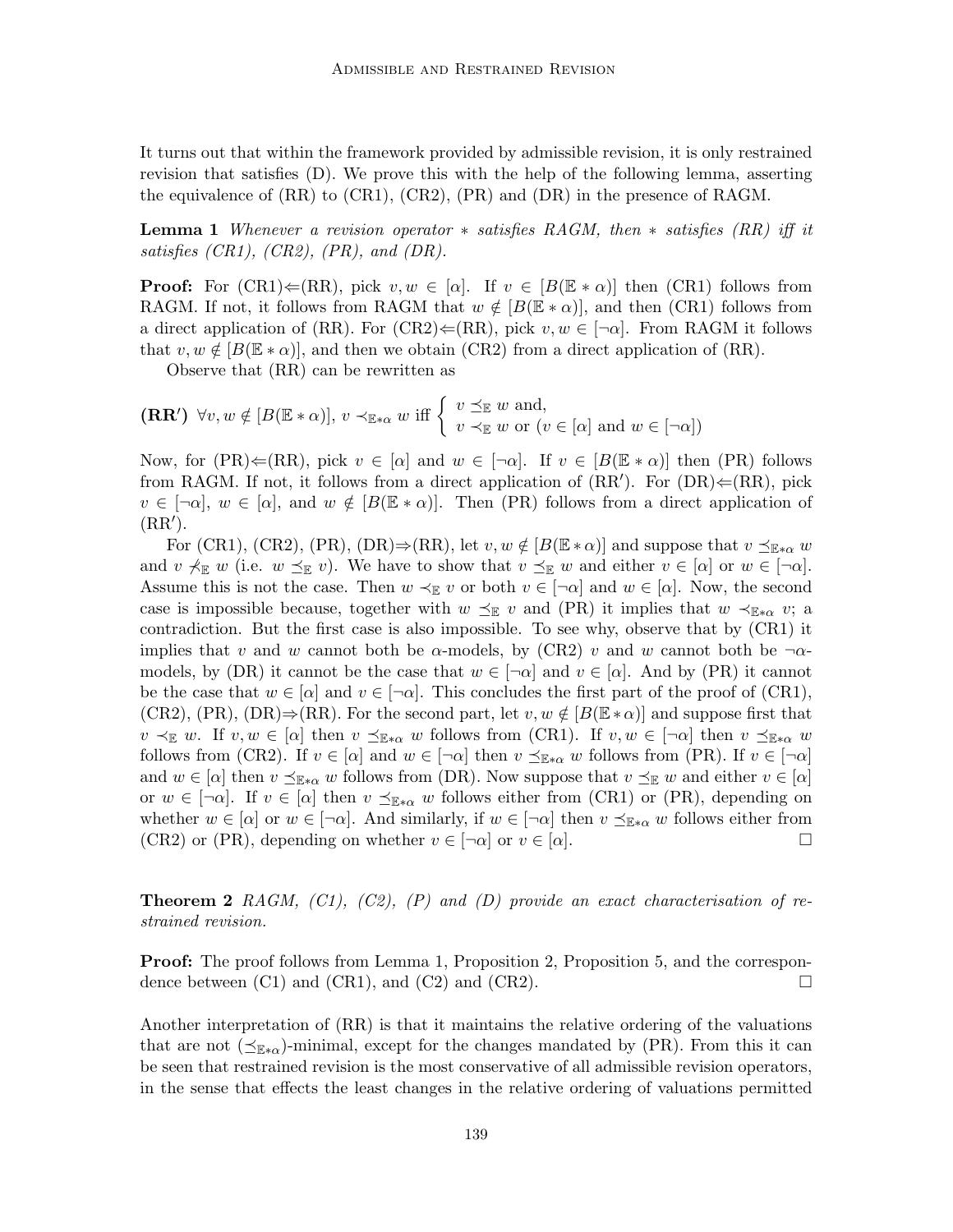by admissible revision. So, in the context of admissible revision, restrained revision takes on the role played by natural revision in the Darwiche-Pearl framework.

In the rest of this section we examine some further properties of restrained revision. Firstly, Examples 3 and 4 share some interesting structural properties. In both, the initial knowledge base  $B(\mathbb{E})$  is pairwise consistent with each of the subsequent sentences in the revision sequence, while the sentences in each revision sequence are pairwise inconsistent. And in both examples the information contained in the initial knowledge base  $B(\mathbb{E})$  is retained after the revision sequence. These commonalities are instances of an important general result. Let  $\Gamma$  denote the non-empty sequence of inputs  $\gamma_1, \ldots, \gamma_n$ , and let  $\mathbb{E} * \Gamma$ denote the revision sequence  $\mathbb{E} * \gamma_1 * \ldots * \gamma_n$ . Furthermore we shall refer to an epistemic state E as  $\Gamma$ -compatible provided that  $\neg \gamma_i \notin B(\mathbb{E})$  for every i in  $\{1, \ldots, n\}$ .

(O) If E is Γ-compatible then  $B(\mathbb{E}) \subseteq B(\mathbb{E} * \Gamma)$ 

(O) says that as long as  $B(\mathbb{E})$  is not in direct conflict with any of the inputs in the sequence  $\gamma_1, \ldots, \gamma_n$ , the entire  $B(\mathbb{E})$  has to be propagated to the knowledge base obtained from the revision sequence  $\mathbb{E} * \gamma_1 * \ldots * \gamma_n$ . This is a preservation property that is satisfied by restrained revision.

#### **Proposition 6** Restrained revision satisfies  $(0)$ .

**Proof:** We denote by  $\mathbb{E} * \Gamma_i$ , for  $i = 0, \ldots, n$ , the revision sequence  $\mathbb{E} * \gamma_1, \ldots, \gamma_i$  (with  $\mathbb{E} * \Gamma_0 = \mathbb{E}$ . We give an inductive proof that, for  $\forall v \in [B(\mathbb{E})]$  and  $\forall w \notin [B(\mathbb{E})]$ ,  $v \prec_{\mathbb{E} * \Gamma_i} w$ for  $i = 0, \ldots, n$ . In other words, every  $B(\mathbb{E})$ -world is always strictly below every non  $B(\mathbb{E})$ world. From this the result follows immediately. For  $i = 0$  this amounts to showing that  $v \prec_{\mathbb{E}} w$  which follows immediately from the definition of  $\preceq_{\mathbb{E}}$  and  $B(\mathbb{E})$ . Now pick any  $i = 1, \ldots, n$  and assume that  $v \prec_{\mathbb{E} * \Gamma_{i-1}} w$ . We consider four cases. If  $v, w \in [\gamma_i]$  then it follows by (CR1) that  $v \prec_{\mathbb{E} * \Gamma_i} w$ . If  $v, w \in [\neg \gamma_i]$  then it follows by (CR2) that  $v \prec_{\mathbb{E} * \Gamma_i} w$ . If  $v \in [\gamma_i]$  and  $w \in [\neg \gamma_i]$  then it follows by (PR) that  $v \prec_{\mathbb{E} * \Gamma_i} w$ . And finally, suppose  $v \in [\neg \gamma_i]$  and  $w \in [\gamma_i]$ . By  $\Gamma_i$ -compatibility there is an  $x \in [B(E)] \cap [\gamma_i]$ , and by the inductive hypothesis,  $x \prec_{\mathbb{E} * \Gamma_{i-1}} w$ . So  $w \notin [B(\mathbb{E} * \Gamma_i)]$ , and then it follows by (DR) that  $v \prec_{\mathbb{E} * \Gamma_i} w.$ 

Although restrained revision preserves information which has not been directly contradicted, it is not dogmatically wedded to older information. If neither of two successive, but incompatible, epistemic states are in conflict with any of the inputs of a sequence  $\Gamma = \gamma_1, \ldots, \gamma_n$ , it prefers the latter epistemic state when revising by Γ.

Proposition 7 Restrained revision satisfies the following property:

**(Q)** If  $\mathbb{E}$  and  $\mathbb{E} * \alpha$  are both  $\Gamma$ -compatible but  $B(\mathbb{E}) \cup B(\mathbb{E} * \alpha) \models \bot$ , then  $B(\mathbb{E} * \alpha) \subseteq B(\mathbb{E} * \alpha * \Gamma)$ and  $B(\mathbb{E}) \nsubseteq B(\mathbb{E} * \alpha * \Gamma)$ 

**Proof:** It follows immediately from Proposition 6 that  $B(\mathbb{E} * \alpha) \subseteq B(\mathbb{E} * \alpha * \Gamma)$ . And  $B(\mathbb{E}) \nsubseteq B(\mathbb{E} * \alpha * \Gamma)$  then follows from the consistency of  $B(\mathbb{E} * \alpha * \Gamma)$ .

Next we consider another preservation property, but this time, unlike the case for (O) and  $(Q)$ , we look at circumstances where  $B(\mathbb{E})$  is incompatible with some of the inputs in a revision sequence.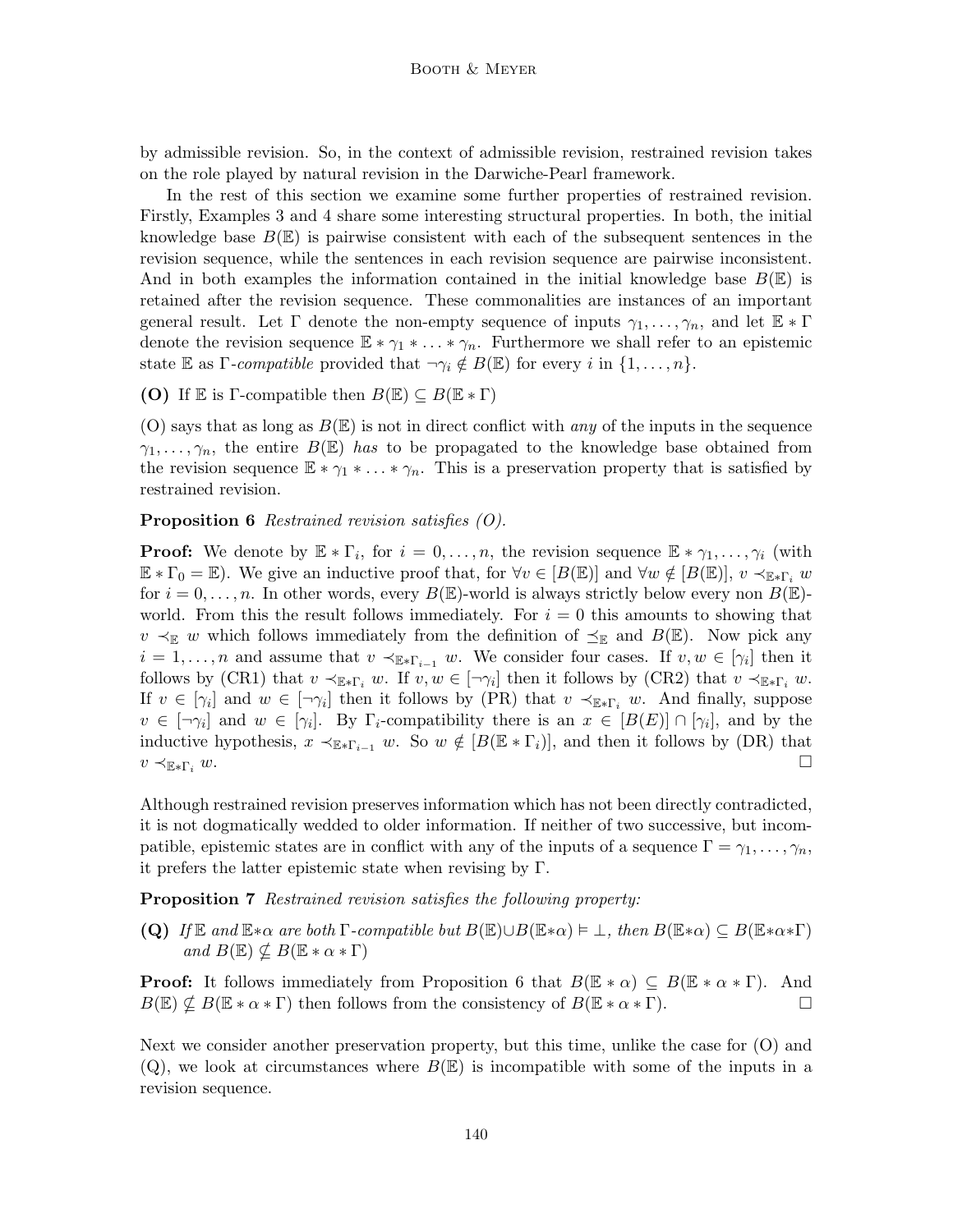(S) If  $\neg \beta \in B(\mathbb{E} * \alpha)$  and  $\neg \beta \in B(\mathbb{E} * \alpha)$  then  $B(\mathbb{E} * \alpha * \alpha * \beta) = B(\mathbb{E} * \alpha * \beta)$ 

Note that, given RAGM, the antecedent of (S) implies that  $\neg \beta \in B(\mathbb{E})$ . Thus (S) states that if  $\neg \beta$  is believed initially, and that a subsequent commitment to either  $\alpha$  or its negation would not change this fact, then after the sequence of inputs in which  $\beta$  is preceded by  $\alpha$  and  $\neg \alpha$ , the second input concerning  $\alpha$  is nullified, and the older input regarding  $\alpha$  is retained.

Proposition 8 Restrained revision satisfies (S).

**Proof:** Suppose the antecedent holds. If  $\neg \alpha \leftrightarrow_{\mathbb{E}*\alpha} \beta$  then the consequent holds. In fact this can be seen from the property (T) in Proposition 10 below. So suppose  $\neg \alpha \nleftrightarrow_{\mathbb{E}*\alpha} \beta$ . Then either  $\alpha \notin B(\mathbb{E} * \alpha * \beta)$  or  $\neg \beta \notin B(\mathbb{E} * \alpha * \neg \alpha)$ . This latter doesn't hold by one of the assumptions together with (C2), so the former must hold. This implies  $\neg \alpha \in B(\mathbb{E} * \beta)$ by (P). Combining this with the other assumption we get  $\alpha \leftrightarrow_{\mathbb{E}} \beta$ . In this case we get  $B(\mathbb{E} * \alpha * \beta) = B(\mathbb{E} * \beta)$  (again using (T)), while (since  $\neg \alpha \not\rightsquigarrow_{\mathbb{E} * \alpha} \beta$ )  $B(\mathbb{E} * \alpha * \neg \alpha * \beta) =$  $B(\mathbb{E} * \alpha * (\neg \alpha \wedge \beta))$  ((T) once more), which in turn equals  $B(\mathbb{E} * (\neg \alpha \wedge \beta))$  by (C2). Since  $\neg \alpha \in B(\mathbb{E} * \beta)$  this is in turn equal to  $B(\mathbb{E} * \beta)$  by RAGM as required.

We now provide a more compact syntactic representation of restrained revision. First we show that  $(C1)$  and  $(P)$  can be combined into a single property, and so can  $(C2)$  and  $(D)$ .

Proposition 9 Given RAGM,

1. (C1) and (P) are together equivalent to the single rule

(C1P) If  $\neg \alpha \notin B(\mathbb{E} * \beta)$  then  $B(\mathbb{E} * \alpha * \beta) = B(\mathbb{E} * (\alpha \wedge \beta))$ 

2. (C2) and (D) are together equivalent to the single rule

**(C2D)** If  $\alpha \leftrightarrow_{\mathbb{R}} \beta$  then  $B(\mathbb{E} * \alpha * \beta) = B(\mathbb{E} * \beta)$ .

**Proof:** For  $(Cl),(P) \Rightarrow (CIP)$ , suppose  $\neg \alpha \notin B(\mathbb{E}*\beta)$ . By  $(P)$  it follows that  $\alpha \in B(\mathbb{E}*\alpha*\beta)$ which means, by RAGM, that  $B(\mathbb{E} * \alpha * \beta) = B(\mathbb{E} * \alpha * (\alpha \wedge \beta))$ . By (C1) it follows that  $B(\mathbb{E} * \alpha * (\alpha \wedge \beta)) = B(\mathbb{E} * (\alpha \wedge \beta))$ , and thus that  $B(\mathbb{E} * \alpha * \beta) = B(\mathbb{E} * (\alpha \wedge \beta))$ . For  $(\text{C1}) \Leftarrow (\text{C1P})$ , suppose that  $\beta \models \alpha$ . Then  $\neg \alpha \notin B(\mathbb{E} * \beta)$  by RAGM, and so  $B(\mathbb{E} * \alpha * \beta) = B(\mathbb{E} * (\alpha \wedge \beta))$ by (C1P). But since  $\beta \equiv \alpha \wedge \beta$  it follows that  $B(\mathbb{E} * \alpha * \beta) = B(\mathbb{E} * \beta)$ . For  $(P) \Leftarrow (C1P)$ , suppose that  $\neg \alpha \notin B(\mathbb{E} * \beta)$ . Then  $B(\mathbb{E} * \alpha * \beta) = B(\mathbb{E} * (\alpha \wedge \beta))$  by (C1P) which means, by RAGM, that  $\alpha \in B(\mathbb{E} * \alpha * \beta)$ .

For  $(C2),(D) \Rightarrow (C2D)$ , suppose that  $\alpha \leftrightarrow_{\mathbb{E}} \beta$ . By  $(D)$ ,  $\neg \alpha \in B(\mathbb{E} * \alpha * \beta)$ . By RAGM this means that  $B(\mathbb{E} * \alpha * \beta) = B(\mathbb{E} * \alpha * (\neg \alpha \wedge \beta))$ . Now, by (C2) it follows that  $B(\mathbb{E} * \alpha * (\neg \alpha \wedge \beta)) = B(\mathbb{E} * (\neg \alpha \wedge \beta))$ . So  $B(\mathbb{E} * \alpha * \beta) = B(\mathbb{E} * (\neg \alpha \wedge \beta))$ . But since  $\neg \alpha \in B(\mathbb{E}*\beta)$ , we get by RAGM that  $B(\mathbb{E}*(\neg \alpha \wedge \beta)) = B(\mathbb{E}*\beta)$ , from which it follows that  $B(\mathbb{E} * \alpha * \beta) = B(\mathbb{E} * \beta)$ . For  $(C2) \Leftarrow (C2D)$ , suppose that  $\beta \models \neg \alpha$ . Then  $\alpha \leftrightarrow_{\mathbb{E}} \beta$  for any  $\mathbb{E}$ and by  $B(\mathbb{E} * \alpha * \beta) = B(\mathbb{E} * \beta)$  by (C2D). For (D) $\Leftarrow$ (C2D), suppose that  $\alpha \leftrightarrow_{\mathbb{E}} \beta$ . Then  $B(\mathbb{E} * \alpha * \beta) = B(\mathbb{E} * \beta)$  by (C2D) and since  $\neg \alpha \in B(\mathbb{E} * \beta)$ , it follows that  $\neg \alpha \in B(\mathbb{E} * \alpha * \beta)$ .

Both (C1P) and (C2D) provide conditions for the reduction of the two-step revision sequence  $E * \alpha * \beta$  to a single-step revision (if only as regards the resulting knowledge base). (C1P)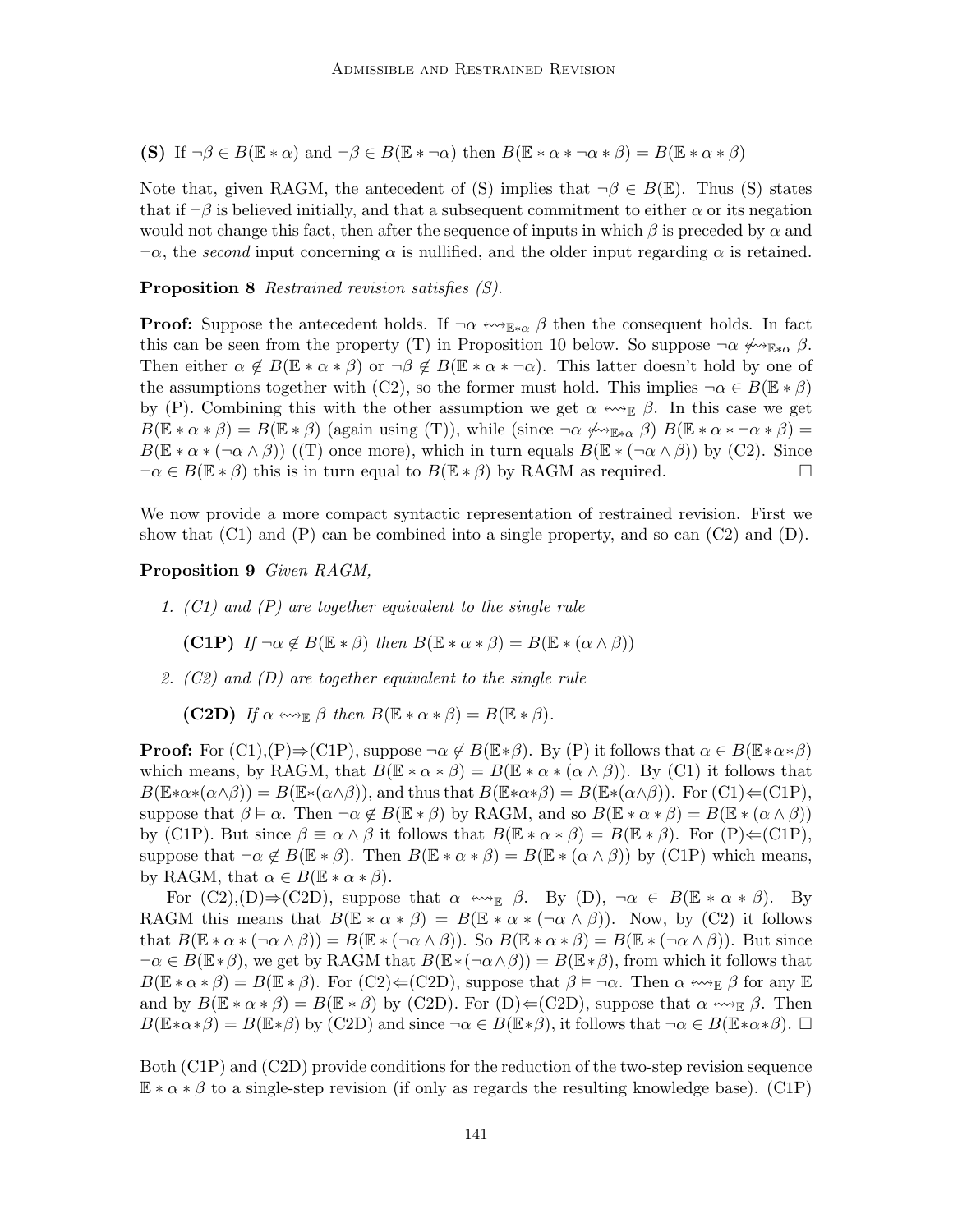reduces it to an  $(\alpha \wedge \beta)$ -revision when  $\alpha$  is consistent with a  $\beta$ -revision. (C2D) reduces it to a β-revision, ignoring  $\alpha$  completely, when  $\alpha$  and  $\beta$  counteract with respect to E. Now, it follows from RAGM that the consequent of (C1P) also obtains when  $\neg \beta \notin B(\mathbb{E} * \alpha)$ . Putting this together we get a most succinct characterisation of restrained revision.

**Proposition 10** Only restrained revision satisfies RAGM and:

$$
\textbf{(T)}\ \ B(\mathbb{E}*\alpha*\beta)=\left\{\begin{array}{ll}B(\mathbb{E}*\beta)&\textit{if $\alpha\leftrightsquigarrow_{\mathbb{E}}$}\beta\\B(\mathbb{E}*(\alpha\wedge\beta))&\textit{otherwise.}\end{array}\right.
$$

**Proof:** From Theorem 2 and Proposition 9 it is sufficient to show that RAGM, (C1P) and (C2D) hold iff RAGM and (T) hold. So, suppose that ∗ satisfies RAGM and (T). (C1P) follows from the bottom part of  $(T)$ , while  $(C2D)$  follows from the top part. Conversely, suppose that  $*$  satisfies RAGM, (C1P) and (C2D). If  $\alpha \leftrightarrow_{\mathbb{E}} \beta$  it follows from (C2D) that  $B(\mathbb{E} * \alpha * \beta) = B(\mathbb{E} * \beta)$ . If not, we consider two cases. If  $\neg \alpha \notin B(\mathbb{E} * \beta)$  it follows from  $(C1P)$  that  $B(\mathbb{E} * \alpha * \beta) = B(\mathbb{E} * (\alpha \wedge \beta))$ . Otherwise it has to be the case that  $\neg \beta \notin B(\mathbb{E} * \alpha)$ . But then it follows from RAGM that  $B(\mathbb{E} * \alpha * \beta) = B(\mathbb{E} * (\alpha \wedge \beta)).$ 

If we were to replace " $\alpha \leftrightarrow_{\mathbb{E}} \beta$ " in the first clause in (T) by the stronger " $\alpha$  and  $\beta$ are logically inconsistent", we would obtain instead the characterisation of lexicographic revision given by Nayak et al. (2003).

Proposition 10 allows us to see clearly another significant property of restrained revision. For if  $\alpha \leftrightarrow_{\mathbb{E}} \beta$  then we know  $\neg \alpha \in B(\mathbb{E} * \alpha * \beta)$  directly from (D), while if  $\alpha \not\leftrightarrow_{\mathbb{E}} \beta$  then Proposition 10 tells us  $B(\mathbb{E} * \alpha * \beta) = B(\mathbb{E} * (\alpha \wedge \beta))$  and so  $\alpha \in B(\mathbb{E} * \alpha * \beta)$  by RAGM. Thus we see in the state  $\mathbb{E} * \alpha * \beta$  the epistemic status of  $\alpha$  (either accepted or rejected) is always completely determined, i.e., we have proved:

Proposition 11 Restrained revision satisfies the following property:

(U) If  $\neg \alpha \notin B(\mathbb{E} * \alpha * \beta)$  then  $\alpha \in B(\mathbb{E} * \alpha * \beta)$ 

(Given its similar characterisation just mentioned above, it is easy to see lexicographic revision satisfies (U) too.) Like (P), property (U) can be read as providing conditions under which the penultimate revision input  $\alpha$  should be believed. Its antecedent is simply saying  $B(\mathbb{E} * \alpha * \beta)$  is consistent with  $\alpha$ . Thus (U) is saying the penultimate input should be believed as long as it is consistent to do so. By chaining  $(U)$  together with  $(C4)$ , we easily see that (U) actually *implies* (P) in the presence of  $(C4)$ . As a consequence, we obtain the following alternative axiomatic characterisation of restrained revision.

**Theorem 3** RAGM,  $(Cl)$ ,  $(C2)$ ,  $(C4)$ ,  $(U)$  and  $(D)$  provide an exact characterisation of restrained revision.

For (U), we are also able to provide a simple semantic counterpart property. It corresponds to a separating of all the  $\alpha$ -worlds from all the ¬ $\alpha$ -worlds in the total preorder  $\preceq_{\mathbb{E}*\alpha}$  following an  $\alpha$ -revision, in that each plausibility level in  $\preceq_{\mathbb{E}*\alpha}$  either contains only  $\alpha$ -worlds or contains only  $\neg \alpha$ -worlds:

**Proposition 12** Whenever a revision operator  $*$  satisfies RAGM, then  $*$  satisfies (U) iff it satisfies the following property: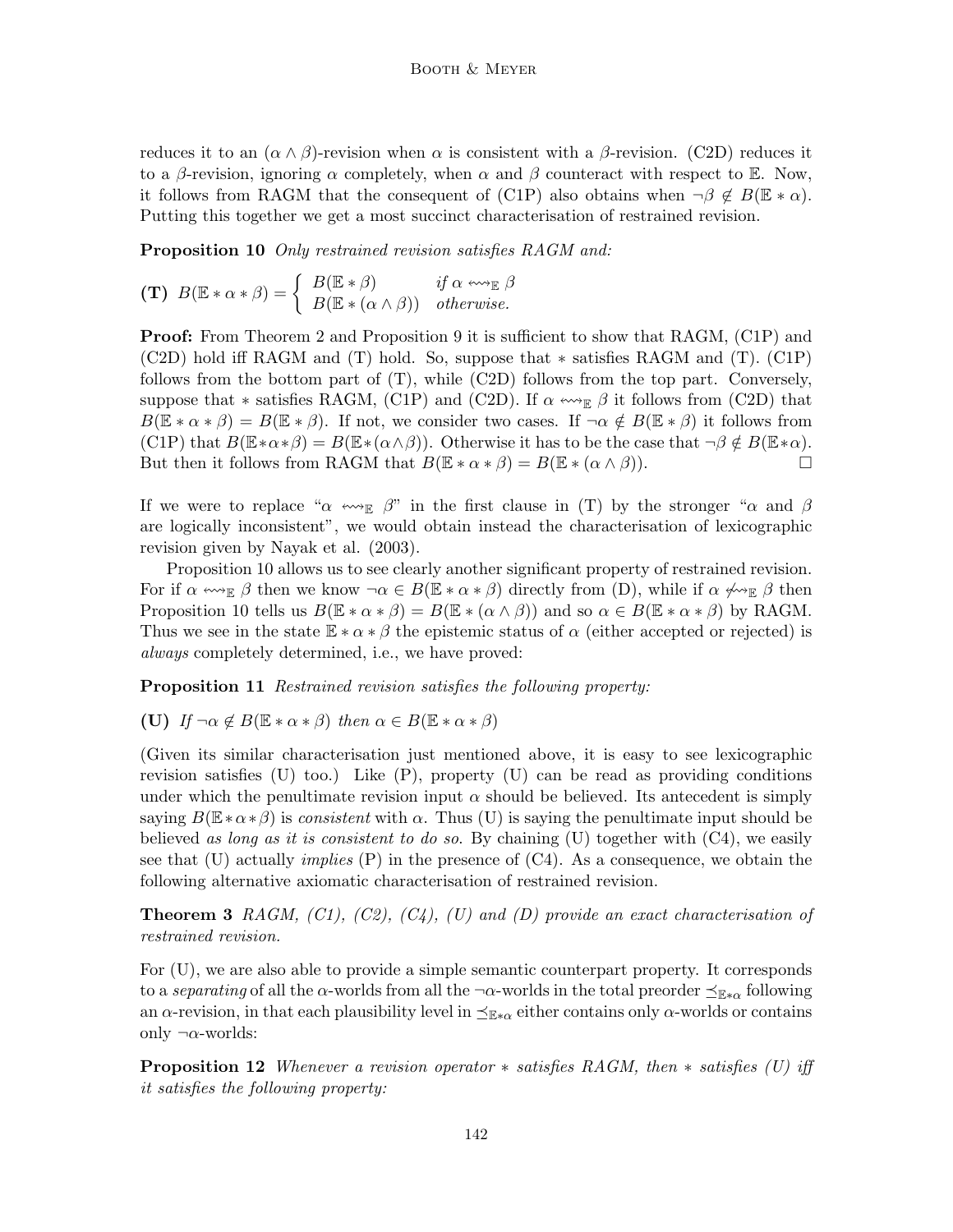(UR) For  $v \in [\alpha]$  and  $w \in [\neg \alpha]$ , either  $v \prec_{\mathbb{E} * \alpha} w$  or  $w \prec_{\mathbb{E} * \alpha} v$ 

**Proof:** For (U) $\Rightarrow$ (UR) suppose (UR) doesn't hold, i.e., there exist  $\alpha, v \in [\alpha]$  and  $w \in [\neg \alpha]$ such that both  $v \preceq_{\mathbb{E} * \alpha} w$  and  $w \preceq_{\mathbb{E} * \alpha} v$ . Letting  $\beta$  be such that  $[\beta] = \{v, w\}$  we get  $[B(\mathbb{E} * \alpha * \beta)] = \{v, w\}$  from RAGM and thus both  $\neg \alpha, \alpha \notin B(\mathbb{E} * \alpha * \beta)$  (because of  $v, w \in [B(\mathbb{E} * \alpha * \beta)]$  respectively). Hence (U) doesn't hold.

For (U) $\Leftarrow$ (UR) suppose (U) doesn't hold, i.e., there exist  $\alpha, \beta$  such that both  $\neg \alpha, \alpha \notin$  $B(\mathbb{E} * \alpha * \beta)$ . Then there exist  $v \in [\alpha]$  and  $w \in [\neg \alpha]$  such that  $v, w \in [B(\mathbb{E} * \alpha * \beta)] =$ (by RAGM) min( $\beta$ ,  $\leq_{\mathbb{E}*\alpha}$ ). Since both v and w are ( $\leq_{\mathbb{E}*\alpha}$ )-minimal  $\beta$ -worlds we must have both  $v \preceq_{\mathbb{E} * \alpha} w$  and  $w \preceq_{\mathbb{E} * \alpha} v$ . Hence  $\alpha, v, w$  give a counterexample to (UR).

Finally in this section we turn to two properties first mentioned (as far as we know) by Schlecta et al. (1996) (see also the work of Lehmann et al. (2001)):

(Disj1)  $B(\mathbb{E} * \alpha * \beta) \cap B(\mathbb{E} * \gamma * \beta) \subseteq B(\mathbb{E} * (\alpha \vee \gamma) * \beta)$ 

(Disj2)  $B(\mathbb{E} * (\alpha \vee \gamma) * \beta) \subset B(\mathbb{E} * \alpha * \beta) \cup B(\mathbb{E} * \gamma * \beta)$ 

(Disj1) says that if a sentence is believed after any one of two sequences of revisions that differ only at step i (step i being  $\alpha$  in one case and  $\gamma$  in the other), then the sentence should also be believed after that sequence which differs from both only in that step  $i$  is a revision by the disjunction  $\alpha \vee \gamma$ . Similarly, (Disj2) says that every sentence believed after an  $(\alpha \vee \gamma)$ -β-revision should be believed after at least one of  $(\alpha-\beta)$  and  $(\gamma-\beta)$ . Both conditions are reasonable properties to expect of revision operators.

Proposition 13 Restrained revision satisfies (Disj1) and (Disj2).

To prove this result we will make use of the properties of the counteracts relation given in Proposition 4, along with the following lemma.

**Lemma 4** If  $\alpha \leftrightarrow_{\mathbb{E}} \beta$  and  $(\alpha \vee \gamma) \not\leftrightarrow_{\mathbb{E}} \beta$  then  $B(\mathbb{E} * ((\alpha \vee \gamma) \wedge \beta)) = B(\mathbb{E} * (\gamma \wedge \beta))$ 

**Proof:** Suppose  $\alpha \leftrightarrow_{\mathbb{E}} \beta$  and  $(\alpha \vee \gamma) \not\leftrightarrow_{\mathbb{E}} \beta$ . We will first show that this implies  $\neg \alpha \in B(\mathbb{E} * ((\alpha \vee \gamma) \wedge \beta))$ . We will then be able to conclude the required  $B(\mathbb{E} * ((\alpha \vee \gamma) \wedge \beta)) =$  $B(\mathbb{E} * (\gamma \wedge \beta))$  using RAGM. So suppose on the contrary  $\neg \alpha \notin B(\mathbb{E} * ((\alpha \vee \gamma) \wedge \beta))$ . Then there exists some  $\alpha$ -world  $w \in \min((\alpha \vee \gamma) \wedge \beta, \preceq_{\mathbb{E}})$ . Then also  $w \in \min(\alpha \wedge \beta, \preceq_{\mathbb{E}})$ . Since  $\alpha \leftrightarrow_{\mathbb{E}} \beta$  we know from Proposition 3 there exist an  $\alpha$ -world  $w_1$  and a  $\beta$ -world  $w_2$  such that  $w_i \prec_{\mathbb{E}} w$  for  $i = 1, 2$ . Clearly  $w_1$  is also a  $(\alpha \vee \gamma)$ -world, so we infer  $(\alpha \vee \gamma)$   $\rightsquigarrow_{\mathbb{E}} \beta$ contradiction. Hence  $\neg \alpha \in B(\mathbb{E} * ((\alpha \vee \gamma) \wedge \beta))$  as required.

**Proof:** [of Proposition 13] We prove both properties simultaneously by looking at two cases: Case (i):  $(\alpha \vee \gamma) \leftrightarrow_{\mathbb{E}} \beta$ . In this case  $B(\mathbb{E} * (\alpha \vee \gamma) * \beta) = B(\mathbb{E} * \beta)$  by property (T) in Proposition 10. Meanwhile we know from Proposition  $4(ii)$  that either  $\alpha \leftrightarrow_{\mathbb{E}} \beta$  or  $\gamma \leftrightarrow_{\mathbb{E}} \beta$ , and so using (T) again we know at least one of  $B(\mathbb{E} * \alpha * \beta)$  and  $B(\mathbb{E} * \gamma * \beta)$  must also be equal to  $B(\mathbb{E} * \beta)$ . Hence we see both (Disj1) and (Disj2) hold in this case.

Case (ii):  $(\alpha \vee \gamma) \nleftrightarrow_{\mathbb{R}} \beta$ . In this case (T) tells us  $B(\mathbb{E} * (\alpha \vee \gamma) * \beta) = B(\mathbb{E} * ((\alpha \vee \gamma) \wedge \beta)) =$  $B(\mathbb{E} * ((\alpha \wedge \beta) \vee (\gamma \wedge \beta))$ . Meanwhile Proposition 4(i) tells us at least one of  $\alpha \nleftrightarrow_{\mathbb{E}} \beta$ and  $\gamma \nleftrightarrow_{\mathbb{E}} \beta$  holds. We now consider two subcases according to which either both these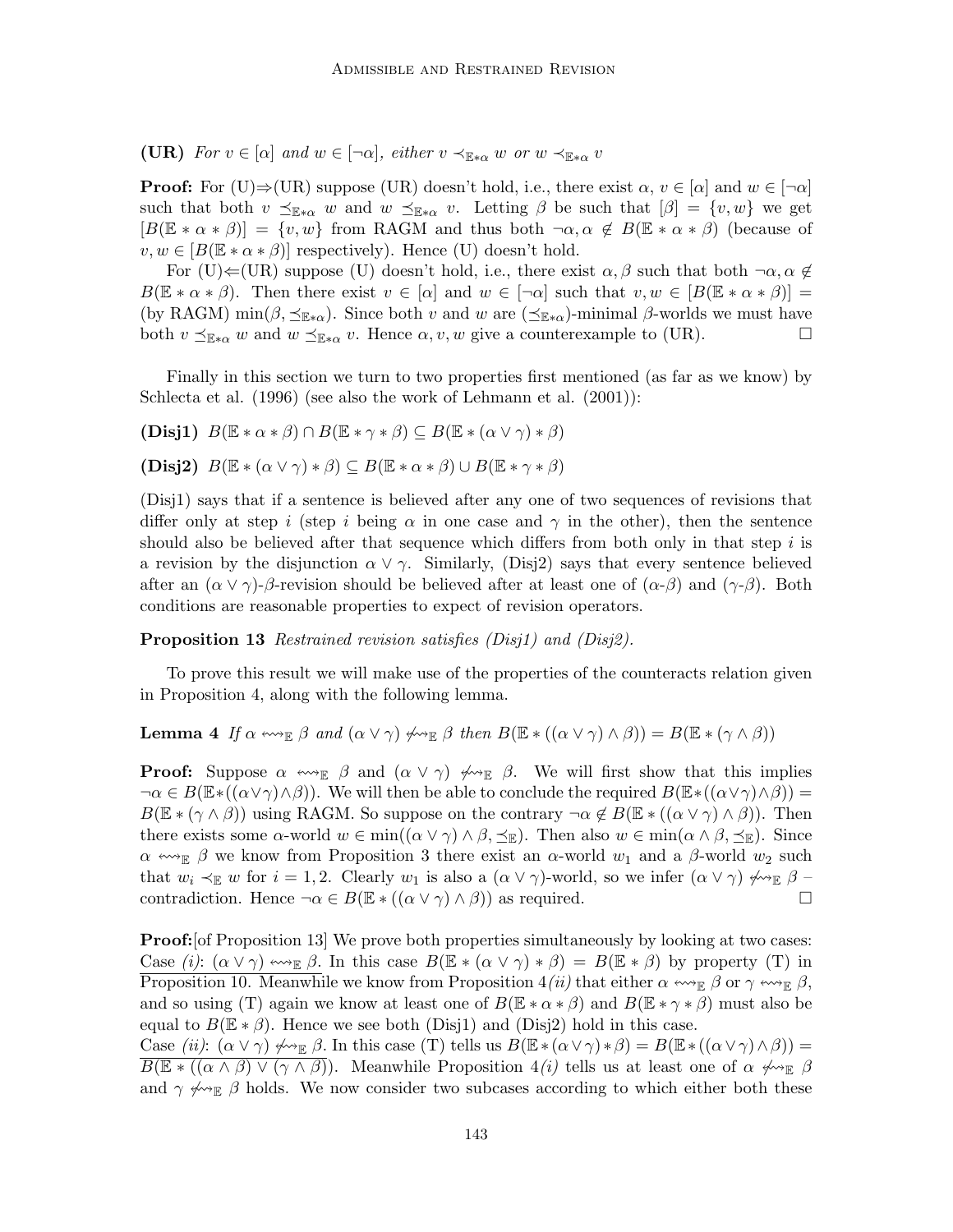hold, or only one holds. If both these hold then  $B(\mathbb{E} * \alpha * \beta) = B(\mathbb{E} * (\alpha \wedge \beta))$  and  $B(\mathbb{E} * \gamma * \beta) = B(\mathbb{E} * (\gamma \wedge \beta))$ , so (Disj1) and (Disj2) reduce to

(Disj1')  $B(\mathbb{E} * (\alpha \wedge \beta)) \cap B(\mathbb{E} * (\gamma \wedge \beta)) \subseteq B(\mathbb{E} * ((\alpha \wedge \beta) \vee (\gamma \wedge \beta)))$ 

(Disj2')  $B(\mathbb{E} * ((\alpha \wedge \beta) \vee (\gamma \wedge \beta))) \subseteq B(\mathbb{E} * (\alpha \wedge \beta)) \cup B(\mathbb{E} * (\gamma \wedge \beta))$ 

respectively. Now it is a consequence of RAGM that for any sentences  $\theta$ ,  $\phi$  we have both (1)  $B(\mathbb{E} * \theta) \cap B(\mathbb{E} * \phi) \subseteq B(\mathbb{E} * (\theta \vee \phi))$  and (2)  $B(\mathbb{E} * (\theta \vee \phi)) \subseteq B(\mathbb{E} * \theta) \cup B(\mathbb{E} * \phi)$ . Substituting  $\alpha \wedge \beta$  for  $\theta$  and  $\gamma \wedge \beta$  for  $\phi$  here gives us the required (Disj1') (from (1)) and  $(Disj2')$  (from  $(2)$ ).

Now let's consider the subcase where  $\alpha \leftrightarrow_{\mathbb{E}} \beta$  and  $\gamma \not\leftrightarrow_{\mathbb{E}} \beta$ . (A symmetric argument will work for the other subcase  $\alpha \not\rightsquigarrow_{\mathbb{E}} \beta$  and  $\gamma \leftrightarrow_{\mathbb{E}} \beta$ .) Then from  $\gamma \not\rightsquigarrow_{\mathbb{E}} \beta$  we get  $B(\mathbb{E} * \gamma * \beta) = B(\mathbb{E} * (\gamma \wedge \beta))$ , while from  $\alpha \leftrightarrow_{\mathbb{E}} \beta$  together with  $(\alpha \vee \gamma) \not\leftrightarrow_{\mathbb{E}} \beta$  we get also  $B(\mathbb{E}*(\alpha\vee\gamma)*\beta)=B(\mathbb{E}*(\gamma\wedge\beta))$  using Lemma 4. So in this case  $B(\mathbb{E}*(\alpha\vee\gamma)*\beta)=B(\mathbb{E}*\gamma*\beta)$ , from which both (Disj1) and (Disj2) follow immediately.  $\square$ 

We end this section by remarking that it can be shown that lexicographic revision also satisfies (Disj1) and (Disj2).

# 5. Restrained Revision as a Composite Operator

As we saw in Section 3, Boutilier's natural revision operator – let us denote it in this section by  $\oplus$  – is vulnerable to damaging counterexamples such as the red bird Example 2, and fails to satisfy the very reasonable postulate (P). Although a new input  $\alpha$  is accepted in the very next epistemic state  $\mathbb{E} \oplus \alpha$ ,  $\oplus$  does not in any way provide for the preservation of  $\alpha$ after subsequent revisions. As Hans Rott (2003, p.128) describes it, "[t]he most recent input sentence is always embraced without reservation, the last but one input sentence, however, is treated with utter disrespect". Thus, there seem to be convincing reasons to reject  $\oplus$  as a viable operator for performing iterated revision. However, the literature on epistemic state change constantly reminds us that keeping changes *minimal* should be a major concern, and when judged from a purely *minimal change* viewpoint, it is clear that  $oplus$  can't be beaten! How can we find our way out of this apparent quandary? In this section we show that the use of  $\oplus$  can be retained, *provided* its application is preceded by an *intermediate* operation in which, rather than revising  $E$  by new input  $\alpha$ , essentially  $\alpha$  is revised by  $E$ .

Given an epistemic state E and sentence  $\alpha$ , let us denote by  $\mathbb{E} \triangleleft \alpha$  the result of this intermediate operation.  $\mathbb{E} \triangleleft \alpha$  is an epistemic state. The idea is that when forming  $\mathbb{E} \triangleleft \alpha$ , the information in E should be maintained. That is, the total preorder  $\preceq_{\mathbb{E}\triangleleft\alpha}$  should satisfy

$$
v \prec_{\mathbb{E}} w \text{ implies } v \prec_{\mathbb{E}\triangleleft\alpha} w. \tag{1}
$$

But rather than leaving behind  $\alpha$  entirely in favour of E, as much of the informational content of  $\alpha$  should be preserved in  $\mathbb{E} \triangleleft \alpha$  as possible. This is formalised by saying that for any  $v \in [\alpha], w \in [\neg \alpha],$  we should take  $v \prec_{\mathbb{E} \varphi \alpha} w$  as long as this does not conflict with (1) above. It is this second requirement which will guarantee  $\alpha$  enough of a "presence" in the revised epistemic state  $\mathbb{E} * \alpha$  to help it survive subsequent revisions and allow (P) to be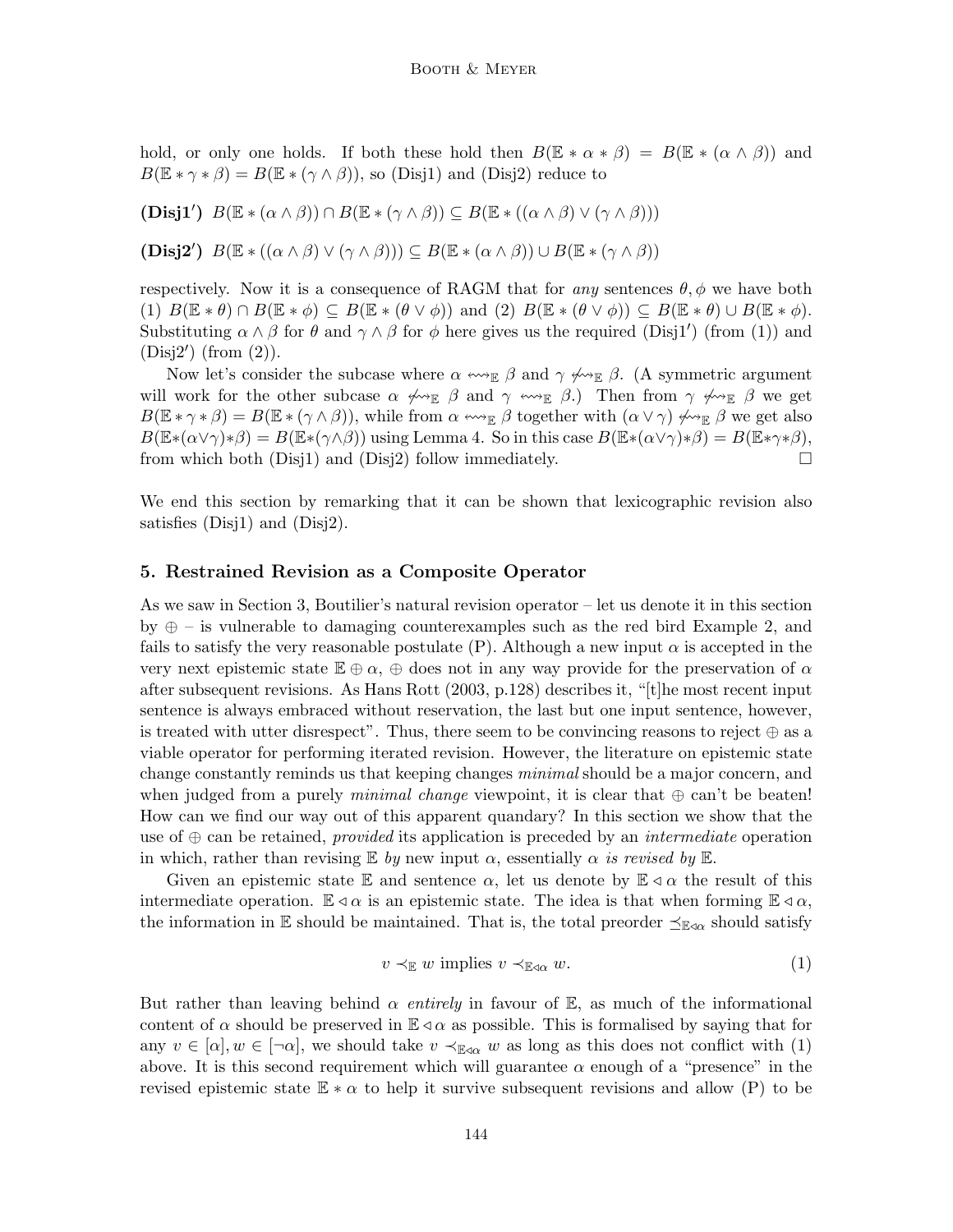captured. Taken together, the above two requirements are enough to specify  $\preceq_{\mathbb{E}\triangleleft\alpha}$  uniquely:

$$
v \preceq_{\mathbb{E}\text{-a}} w \text{ iff } \begin{cases} v \prec_{\mathbb{E}} w, \text{ or} \\ v \preceq_{\mathbb{E}} w \text{ and } (v \in [\alpha] \text{ or } w \in [\neg \alpha]). \end{cases} \tag{2}
$$

Thus,  $\preceq_{\mathbb{E}\alpha}$  is just the lexicographic refinement of  $\preceq_{\mathbb{E}}$  by the "two-level" total preorder  $\preceq_{\alpha}$ defined by  $v \preceq_{\alpha} w$  iff  $v \in [\alpha]$  or  $w \in [\neg \alpha]$ . This "backwards revision" operator is not new. It has been studied by Papini (2001). It can also be viewed as just a "backwards" version of Nayak's lexicographic revision operator. We do not necessarily have  $\alpha \in B(\mathbb{E} \triangleleft \alpha)$  (this will hold only if  $\neg \alpha \notin B(\mathbb{E})$ , and so  $\triangleleft$  does not satisfy RAGM.

Given  $\triangleleft$ , we can define the composite revision operator  $*_\triangleleft$  by setting

$$
\mathbb{E} *_{\mathbf{d}} \alpha = (\mathbb{E} \triangleleft \alpha) \oplus \alpha \tag{3}
$$

This is reminiscent of the Levi Identity (Gärdenfors, 1988), used in AGM theory as a recipe for reducing the operation of revision on *knowledge bases* to a composite operation consisting of contraction plus expansion. In (3),  $\oplus$  is playing the role of expansion. The operator  $*_4$ does satisfy RAGM. In fact, as can easily be seen by comparing  $(2)$  above with condition (RR) at the start of Section 4,  $*_q$  coincides with restrained revision.

**Proposition 14** Let  $*_{\text{R}}$  denote the restrained revision operator. Then  $*_{\text{R}} = *_{\text{d}}$ .

Thus we have proved that restrained revision can be viewed as a *combination* of two existing operators.

## 6. How to Choose a Revision Operator

The contribution of this paper so far can be summarised as follows. We have argued for the replacement of the Darwiche-Pearl framework by the class of admissible revision operators, arguing that the former needs to be strengthened. In doing so we have eliminated natural revision, but retained lexicographic revision and the • operator of Darwiche and Pearl as admissible operators. We have also introduced a new admissible revision operator, restrained revision, and argued for its plausibility. But this is not an argument that restrained revision is somehow unique, or more preferred than other revision operators. The contention is merely that, for epistemic state revision, the Darwiche-Pearl framework is too weak and should be replaced by admissible revision. And restrained revision, being an admissible revision operator, is therefore only one of many revision operators deemed to be rational. The question of which admissible revision operator to use in a particular situation is one which depends on a number of issues, such as context, the strength with which certain beliefs are held, the source of the information, and so on. This point has essentially also been made by Friedman and Halpern (1999). For example, Example 3 formed part of an argument for the use of restrained revision, and against the use of lexicographic revision. In effect we used the example to argue that red ought to be in  $B(\mathbb{E} * \text{red} \to \text{bird} * \neg \text{bird}),$ where  $B(\mathbb{E}) = Cn(\text{red})$ . But if we change the context slightly, it becomes an example in favour of the use of lexicographic revision, and *against* restrained revision.

Example 5 We observe a creature which seems to be red, but we are too far away to determine whether it is a bird or a land animal. So we adopt the knowledge base  $B(\mathbb{E}) =$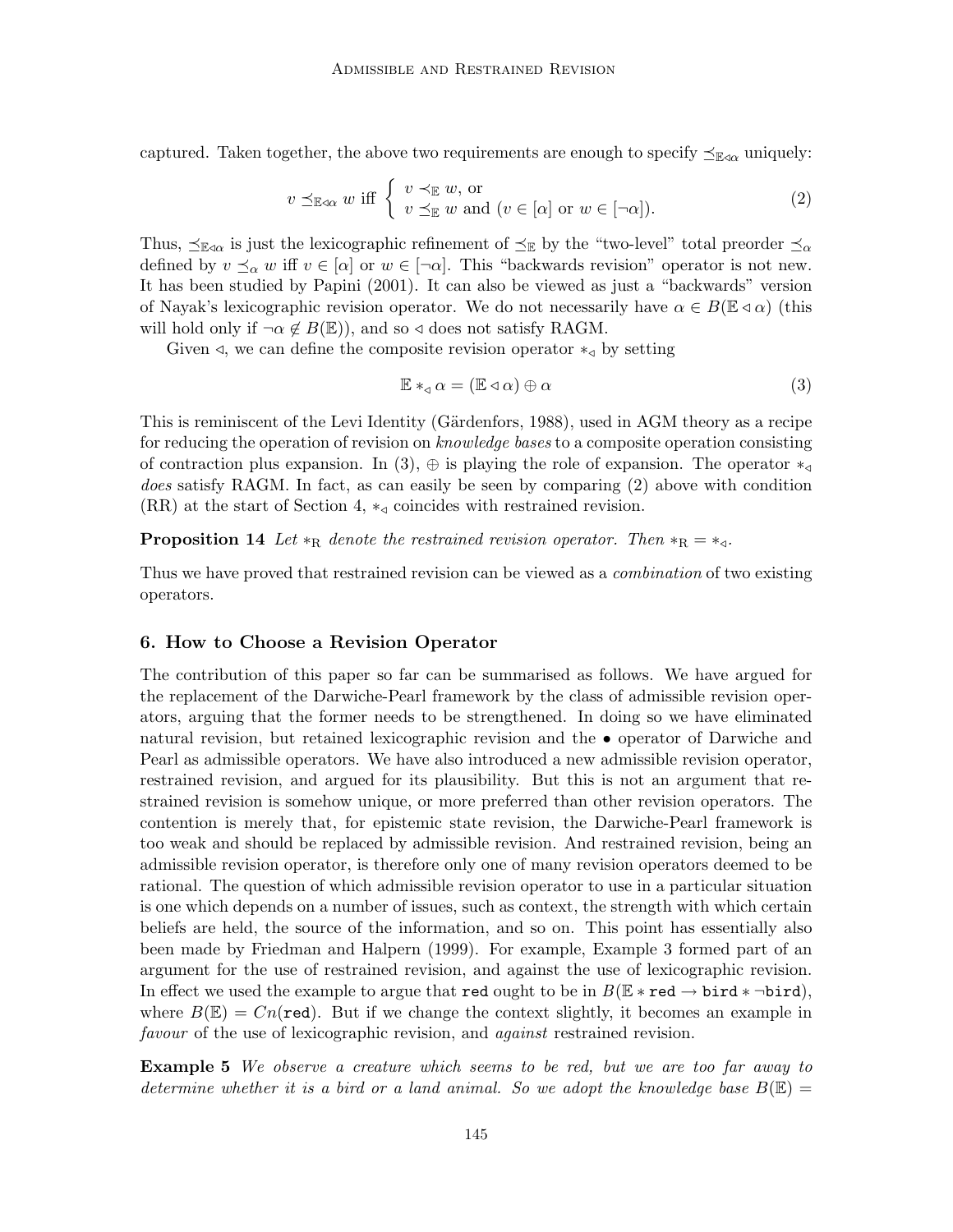$Cn(\text{red})$ . Next to us is an expert on birds who remarks that, if the creature is indeed red, it must be a bird. So we adopt the belief red  $\rightarrow$  bird. Then we get information from someone standing closer to the creature that it is not a bird. Given this context, that is, the reliability of the expert combined with the statement that the creature initially seemed to be red, it is reasonable to adopt the lexicographic approach of "more recent is best" and conclude that the bird is not red. Formally,  $\neg \text{red} \in B(\mathbb{E} * \text{red} \to \text{bird} * \neg \text{bird})$ , where  $B(\mathbb{E}) = Cn(\text{red})$ .

For a case where the source of the information dramatically affects the outcome, consider the following example.

**Example 6** Consider the sequence of inputs where p is followed by a finite number, say n, of instances of the pair  $p \to q, \neg q$ . (To make this more concrete, the reader might wish to substitute p with red and q with  $\beta$ .) Since p is not in direct conflict with any sentences in the sequence succeeding it, any revision operator satisfying the property  $O$  (and this includes restrained revision) will require that p be contained in the knowledge base obtained from this revision sequence. Now, if each pair  $p \to q$  and  $\neg q$  is obtained from a different source, such a conclusion is clearly unreasonable. After all, such a sequence amounts to being told that p is the case, followed by n different sources essentially telling you that  $\neg p$  is the case. On the other hand, if the pairs  $p \to q$  and  $\neg q$  all come from the same source, the case is not so clear cut anymore. In fact, in this case one would expect the result to be the same as that obtained from the sequence  $p, p \rightarrow q, \neg q, a$  sequence with the same formal structure as that employed in Example 3, where restrained revision was seen to be a reasonable approach.

Another example in which restrained revision fares less well is the following:<sup>4</sup>

**Example 7** Suppose we are teaching a class of students consisting of n boys and m girls, and suppose the class takes part in a mathematics competition. For each  $i = 1, \ldots, n$  and  $j = 1, \ldots, m$  let the propositional variables  $p_i$  and  $q_j$  stand for "boy i won the competition" and "girl j won the competition" respectively, and suppose initially we believe one of the boys won the competition, i.e.,  $B(\mathbb{E}) = Cn(\phi \wedge \Sigma)$  where  $\phi = \bigvee_i p_i$  and  $\Sigma$  is just some sentence expressing the uniqueness of the competition winner. Now suppose we interview each of the boys one after the other, and each of them tells us that either one of the girls or he himself won, i.e., we obtain the sequence of inputs  $(\neg \phi \lor p_i)_i$ . Suppose we are willing to accept the boys' testimony. Using a revision operator which satisfies O will lead us to believe boy n won the competition, which seems implausible. Lexicographic revision gives the desired result that one of the girls won the competition.

From these examples it is clear that an agent need not, and in most cases, ought not to stick to the same revision operator every time that it has to perform a revision. This means that the agent will keep on switching from one revision operator to another during the process of iterated revision. Of course, this leads to the question of how to choose among the available (admissible) revision operators at any particular point. A comprehensive answer to this question is beyond the scope of this paper, but we do provide some clues on how to address the problem. In brief, we contend that epistemic states have to be enriched, with a more detailed specification of their internal structure. Looking back at the history of belief revision, we can see that this is exactly how the field has progressed. In the initial papers,

<sup>4.</sup> We are grateful to one of the anonymous referees for suggesting this example.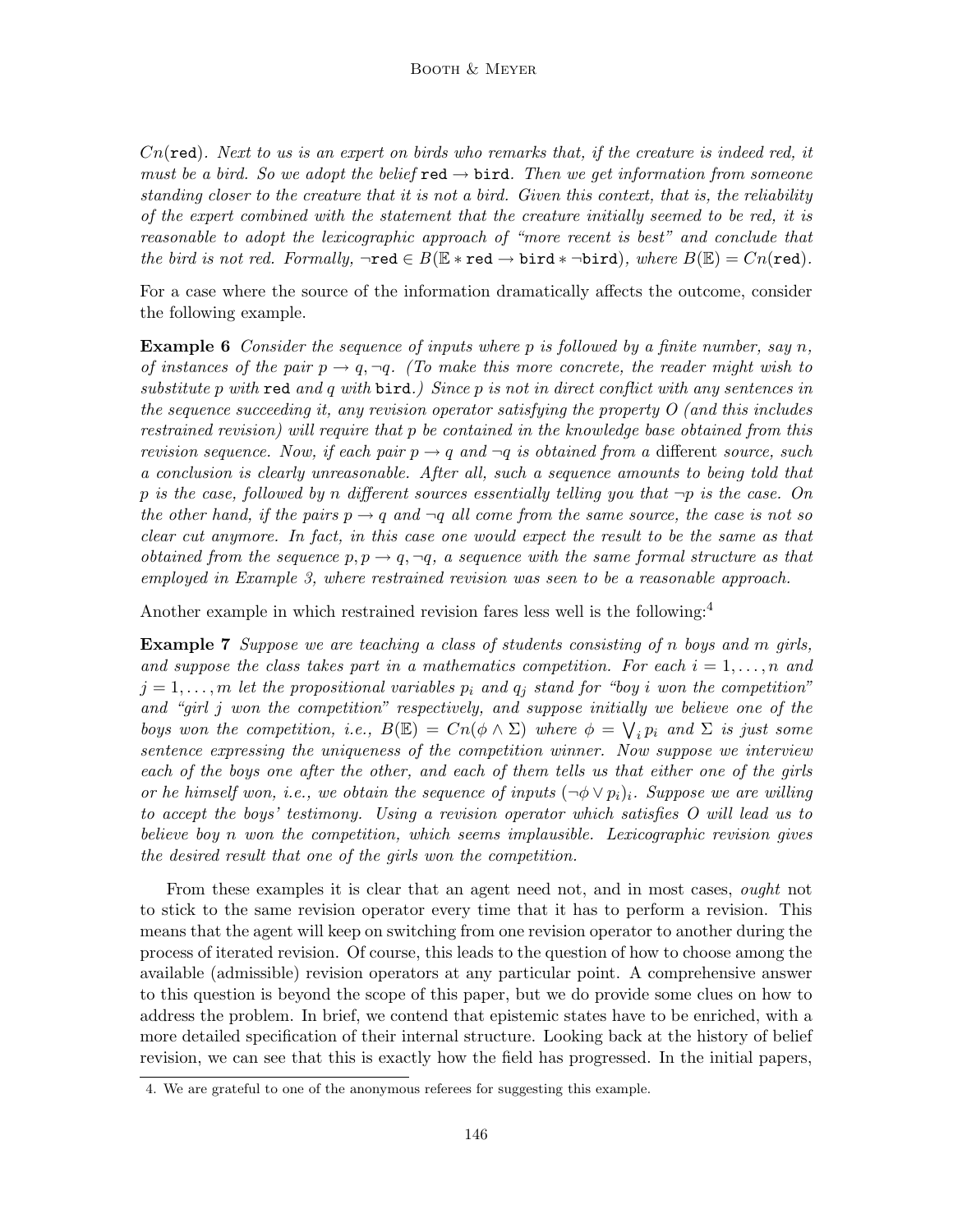such as those on AGM revision, an epistemic state was taken to contain nothing more than a knowledge base. So, for example, basic AGM revision as characterised by the first six AGM postulates imposes no structure on epistemic states at all. We shall refer to these as simple epistemic states. With full AGM belief revision as characterised by all eight AGM postulates, the view is still one of the revision of knowledge bases, but now every revision operator for knowledge base  $B$  is uniquely associated with a  $B$ -faithful total preorder; i.e., a total preorder on valuations with the models of  $B$  as its minimal elements. From here it is a small step to define epistemic states to include such an ordering, i.e. to include the total preorder  $\preceq_{\mathbb{E}}$  associated with an epistemic state  $\mathbb{E}$  as part of the definition of  $\mathbb{E}$ . We shall refer to these as *complex* epistemic states.

This leads to two different views of the same revision process. If we view revision as an operator on simple epistemic states we have many different revision operators; one corresponding to each of the B-faithful total preorders, but with no way to distinguish between them when having to choose a revision operator. Viewed as such, iterated revision is a process in which a (possibly) different revision operator is employed at every revision step. This is the principal view adopted by Nayak et al. (2003). However, if we view revision as an operator on complex epistemic states, every epistemic state contains enough information to determine uniquely the knowledge base, but not the faithful total preorder, resulting from the revision. In other words, we now have enough information encoded in an epistemic state to uniquely determine the knowledge base resulting from a revision, but we lack the information to uniquely determine the full epistemic state. The Darwiche-Pearl framework, and now also admissible revision, place some constraints on the resulting epistemic state, but do not impose any additional structure on the complex epistemic state. In our view admissible revision for complex epistemic states is analogous to basic AGM revision for simple epistemic states. The next step would thus be to impose additional structure on complex epistemic states. This could possibly involve the addition of a second ordering on valuations as was done, for example, by Booth et al. (2004). In the case of simple epistemic states the effect of adding the two supplementary postulates is to constrain basic revision to the extent that each revision operator can be uniquely associated with a Bfaithful total preorder. In that sense, the addition of the supplementary postulates allowed for the imposition of additional structure on simple epistemic states. Recall that one way of interpreting the two supplementary postulates is that they explain the interaction between revision by two sentences and revision by their conjunction, something the basic postulates do not address.

So, as we have seen, the addition of the supplementary postulates leads to the definition of revision as operators on complex epistemic states. We conjecture that giving additional structure to complex epistemic states might involve the provision of postulates analogous to the two AGM supplementary postulates. In particular, we conjecture that such postulates might be such that they explain the interaction between two sentences and their conjunction, or disjunction, for iterated revision. Observe that none of the Darwiche-Pearl postulates, or the additional postulates for admissible revision for that matter, address this issue. In fact the only postulates to have been suggested (of which we are aware) which so far do address it are (Disj1) and (Disj2). We speculate that the appropriate set of supplementary postulates for iterated revision (which may or may not include the two just mentioned) will lead to the definition of extra structure on complex epistemic states, which can then be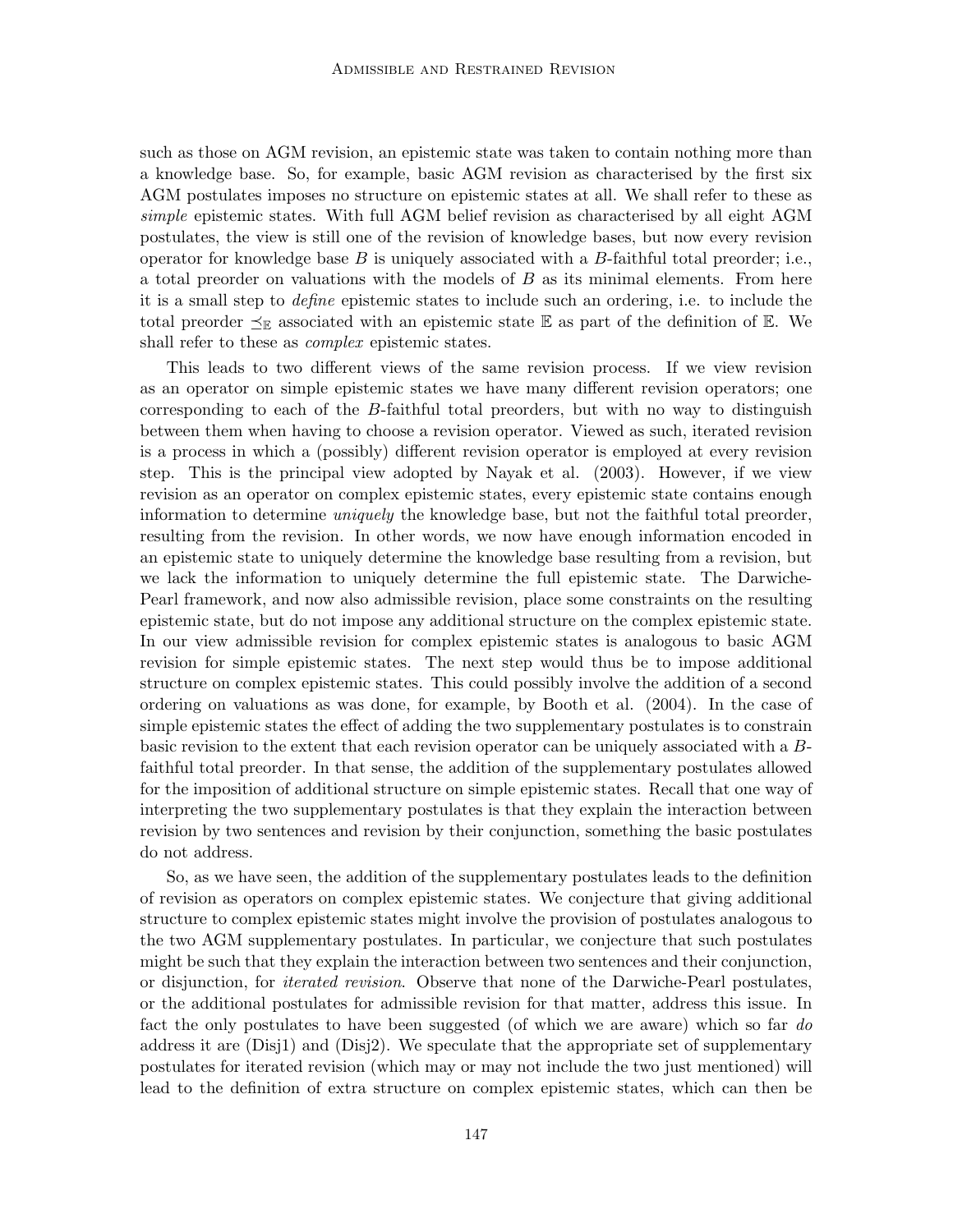incorporated into an enriched version of complex epistemic states, with revision then being seen as operators on these enriched entities. Let us refer to them as enriched epistemic states. Enriched epistemic states will enable us to determine uniquely the complex epistemic state resulting from a revision, thereby solving the question we started off with; that of determining which revision on complex epistemic states to use at every particular point during a process of iterated revision. Below we shall briefly discuss a possible way of enriching complex epistemic states. But note also that a recent proposal for doing so is that of Booth et al. (2006). It is instructive to observe that (Disj1) and (Disj2) both hold in their framework.

The proposed outline above is not without its pitfalls. The most obvious problem with such an approach is that it leaves us with a meta-version of the dilemma that we started off with. Using enriched epistemic states we are now able to uniquely determine the complex epistemic states resulting from a revision, but not the resulting enriched epistemic state. We can lessen the problem by constraining the permissible resulting enriched epistemic states in the same way that admissible revision constrains the permissible complex epistemic states, but chances are that this whittling down will not produce a single permissible enriched epistemic state. And, of course, this is bound to occur over and over again. That is, whenever we solve the problem of uniquely determining an epistemic state with a certain structure by a process of further enrichment, we will be saddled with the question of how to uniquely determine the further enriched epistemic state resulting from a revision. Our conjecture is that at some level a point will be reached where constraining further enriched epistemic states,  $\acute{a}$  la admissible revision, will eventually lead to a unique further enriched epistemic state associated with every revision. Only further research will determine whether our conjecture holds water.

In conclusion, we have shown that the Darwiche-Pearl arguments lead to the acceptance of the admissible revision operators as a class worthy of study. The restrained revision operator, in particular, exhibits quite desirable properties. Besides taking the place of natural revision as the operator adhering most closely to the principle of minimal change, its satisfaction of the properties  $(O)$ ,  $(Q)$  and  $(U)$  shows that it does not unnecessarily remove previously obtained information.

For future work we would also like to explore more thoroughly the class of admissible revision operators. In this paper we saw that restrained revision and lexicographic revision lie at opposite ends of the spectrum of admissible operators. They represent respectively the most conservative and the least conservative admissible operators in the sense that they effect the most changes and the least changes, respectively, in the relative ordering of valuations permitted by admissible revision. A natural question is whether there exists an axiomatisable class of admissible operators which represents the "middle ground". One clue for finding such a class can be found in the counteracts relation  $\ll \mathbb{R}$  which can be derived from an epistemic state E. As we said, this relation depends only on the preorder  $\preceq_{\mathbb{E}}$  associated to  $\mathbb{E}$ . In fact, given any total preorder  $\preceq$  over V we can define the relation  $\leftrightarrow\rightarrow$  by

 $\alpha \leftrightarrow \beta$  iff  $\min(\alpha, \preceq) \subseteq [\neg \beta]$  and  $\min(\beta, \preceq) \subseteq [\neg \alpha]$ .

Then clearly  $\ll \mathbb{E}$  =  $\ll \mathbb{E}$ . Furthermore if  $\preceq$  is the full relation  $V \times V$  then  $\ll \mathbb{E}$  reduces to logical inconsistency. A counteracts relation *stronger* than  $\leadsto_{\mathbb{E}}$ , but still weaker than logical inconsistency can be found by setting  $\longmapsto \longmapsto \longmapsto'$  lies somewhere in between  $\preceq_{\mathbb{E}}$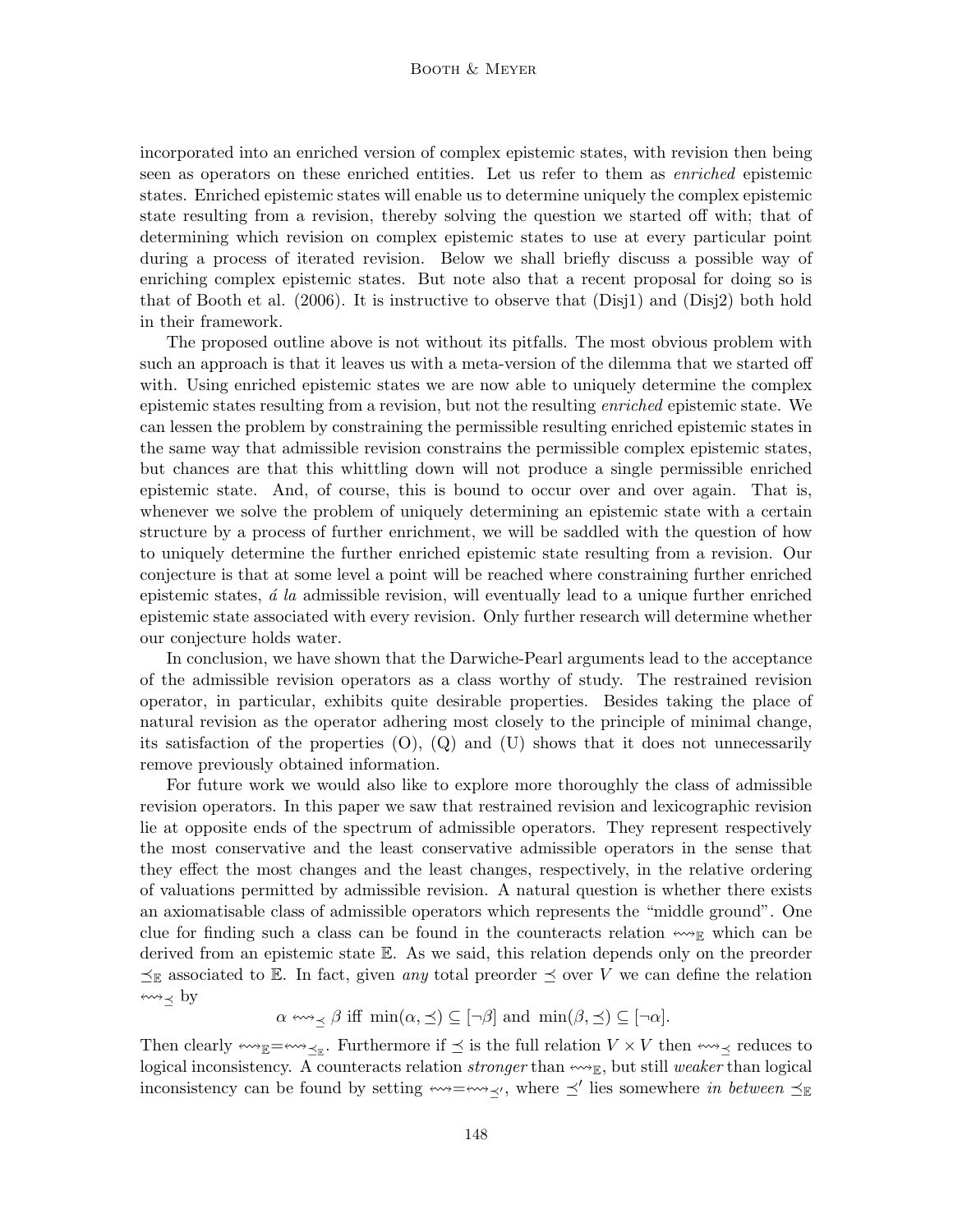and  $V \times V$ . Hence one avenue worth exploring might be to assume that from each epistemic state E we can extract not one but two preorders  $\preceq_{\mathbb{E}}$  and  $\preceq_{\mathbb{E}}'$  such that  $\preceq_{\mathbb{E}} \subseteq \preceq_{\mathbb{E}}'$ . Then, instead of only requiring  $\alpha \leftrightarrow_{\mathbb{E}} \beta$  to deduce  $\neg \alpha \in B(\mathbb{E} * \alpha * \beta)$ , as is done with restrained revision (the postulate (D)), we could require the stronger condition  $\alpha \leftrightarrow_{\preceq'_\mathbb{R}} \beta$  for this to hold. We are currently experimenting with strategies for using the second preorder to *guide* the manipulation of  $\preceq_{\mathbb{E}}$  to enable this property to be satisfied. The use of a second preorder can be seen as a way of enriching the epistemic state, and might thus contribute to the solution of the choice of revision operators discussed in Section 6.

Some more future work relates also to the two extreme cases revision, but looked at from a different angle. As mentioned earlier, lexicographic revision is a formalisation of the "most recent is best" approach to revision taken to its logical extreme. This approach is exemplified by the (E∗2) postulate, also known as Success, which requires a revision to be successful, in the sense that the epistemic input provided always has to be contained in the resulting knowledge base. Given that  $(E*2)$  is one of the postulates for admissible revision, this requirement carries over even to restrained revision, which is on the opposite end of the spectrum for admissible revision. But this means that the admissible revision operator which differs the most from lexicographic revision still adheres to the dictum of "most recent is best", which raises the question of why the most recent input is given such prominence. The relaxation of this requirement would imply giving up ( $E*2$ ) and venturing into the area known as *non-prioritised* revision (Booth, 2001; Chopra, Ghose,  $\&$ Meyer, 2003; Hansson, 1999). We speculate that an appropriate relaxation of admissible revision, with (E∗2) removed as a requirement, will lead to a class of (non-prioritised) revision operators strictly containing admissible revision, and with lexicographic revision still at one end of the spectrum, but with the other end of the spectrum occupied by the operator studied by Papini (2001) which was used as a sub-operation of restrained revision in Section 5. This operator is formalised by the extreme version of "most recent is worst"; in other words, "the older the better".

### Acknowledgements

Much of the first author's work was done during stints as a researcher at Wollongong University and Macquarie University, Sydney. He wishes to thank Aditya Ghose and Abhaya Nayak both for making it possible to enjoy the great working environments there, and also for some interesting comments on this work. Thanks are also due to Samir Chopra who contributed to a preliminary version of the paper, Adnan Darwiche for clearing up some misconceptions on the definition of epistemic states, and three anonymous referees for their valuable and insightful comments. National ICT Australia is funded by the Australia Government's Department of Communications, Information and Technology and the Arts and the Australian Research Council through Backing Australia's Ability and the ICT Centre of Excellence program. It is supported by its members the Australian National University, University of NSW, ACT Government, NSW Government and affiliate partner University of Sydney.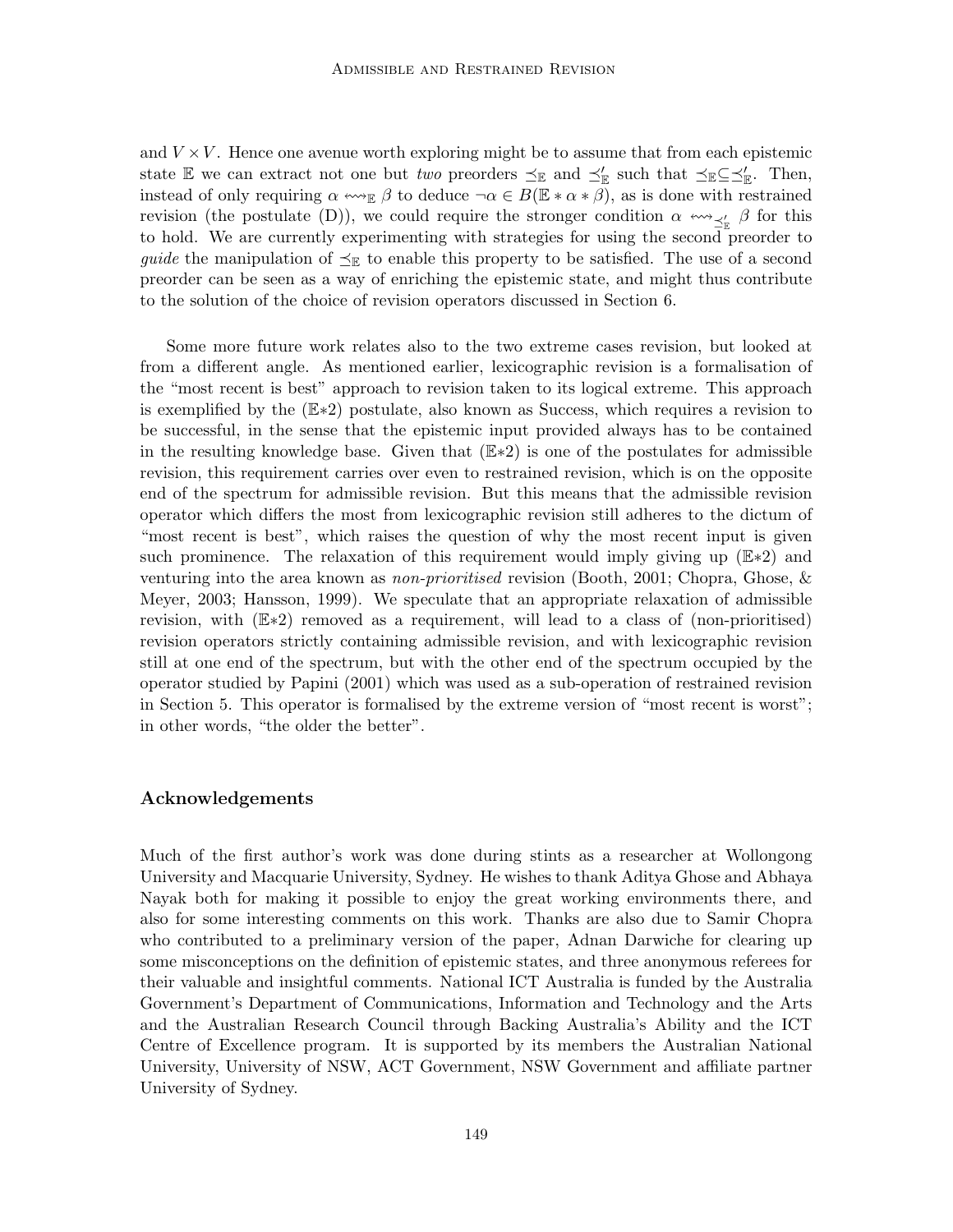# References

- Alchourrón, C. E., Gärdenfors, P., & Makinson, D. (1985). On the logic of theory change: Partial meet functions for contraction and revision. Journal of Symbolic Logic, 50, 510–530.
- Areces, C., & Becher, V. (2001). Iterable AGM functions. In Frontiers in belief revision, pp. 261–277. Kluwer, Dordrecht.
- Booth, R. (2001). A negotiation-style framework for non-prioritised revision. In van Benthem, J. (Ed.), Theoretical Aspects of Rationality and Knowledge: Proceedings of the Eighth Conference (TARK 2001), pp. 137–150, San Francisco, California. Morgan Kaufmann.
- Booth, R. (2005). On the logic of iterated non-prioritised revision. In *Conditionals*, *Informa*tion and Inference – Selected papers from the Workshop on Conditionals, Information and Inference, 2002, Vol. 3301 of LNAI, pp. 86–107. Springer-Verlag, Berlin.
- Booth, R., Chopra, S., Ghose, A., & Meyer, T. (2004). A unifying semantics for belief change. In Mantaras, R. L. D., & Saitta, L. (Eds.), Sixteenth European Conference on Artificial Intelligence: ECAI2004, pp. 793–797. IOS Press.
- Booth, R., Meyer, T., & Wong, K.-S. (2006). A bad day surfing is better than a good day working: How to revise a total preorder. In *Proceedings of KR2006*, Tenth International Conference on the Principles of Knowledge Representation and Reasoning.
- Boutilier, C. (1993). Revision sequences and nested conditionals. In Bajcsy, R. (Ed.), *IJCAI*-93. Proceedings of the 13th International Joint Conference on Artificial Intelligence held in Chambery, France, August 28 to September 3, 1993, Vol. 1, pp. 519–525, San Mateo, CA. Morgan Kaufmann.
- Boutilier, C. (1996). Iterated revision and minimal changes of conditional beliefs. *Journal* of Philosophical Logic, 25 (3), 263–305.
- Chopra, S., Ghose, A., & Meyer, T. (2003). Non-prioritized ranked belief change. Journal of Philosophical Logic, 32 (3), 417–443.
- Dalal, M. (1988). Investigations into a theory of knowledge base revision. In *Proceedings of* the 7th National Conference of the American Association for Artificial Intelligence, Saint Paul, Minnesota, pp. 475–479.
- Darwiche, A., & Pearl, J. (1997). On the logic of iterated belief revision. Artificial Intelligence, 89, 1–29.
- Freund, M., & Lehmann, D. (1994). Belief revision and rational inference. Tech. rep. TR 94-16, The Leibniz Centre for Research in Computer Science, Institute of Computer Science, Hebrew University of Jerusalem.
- Friedman, N., & Halpern, J. Y. (1999). Belief revision: A critique. *Journal of Logic*, Language and Information, 8, 401–420.
- Gärdenfors, P. (1988). Knowledge in Flux : Modeling the Dynamics of Epistemic States. The MIT Press, Cambridge, Massachusetts.
- Glaister, S. M. (1998). Symmetry and belief revision. *Erkenntnis*, 49, 21–56.